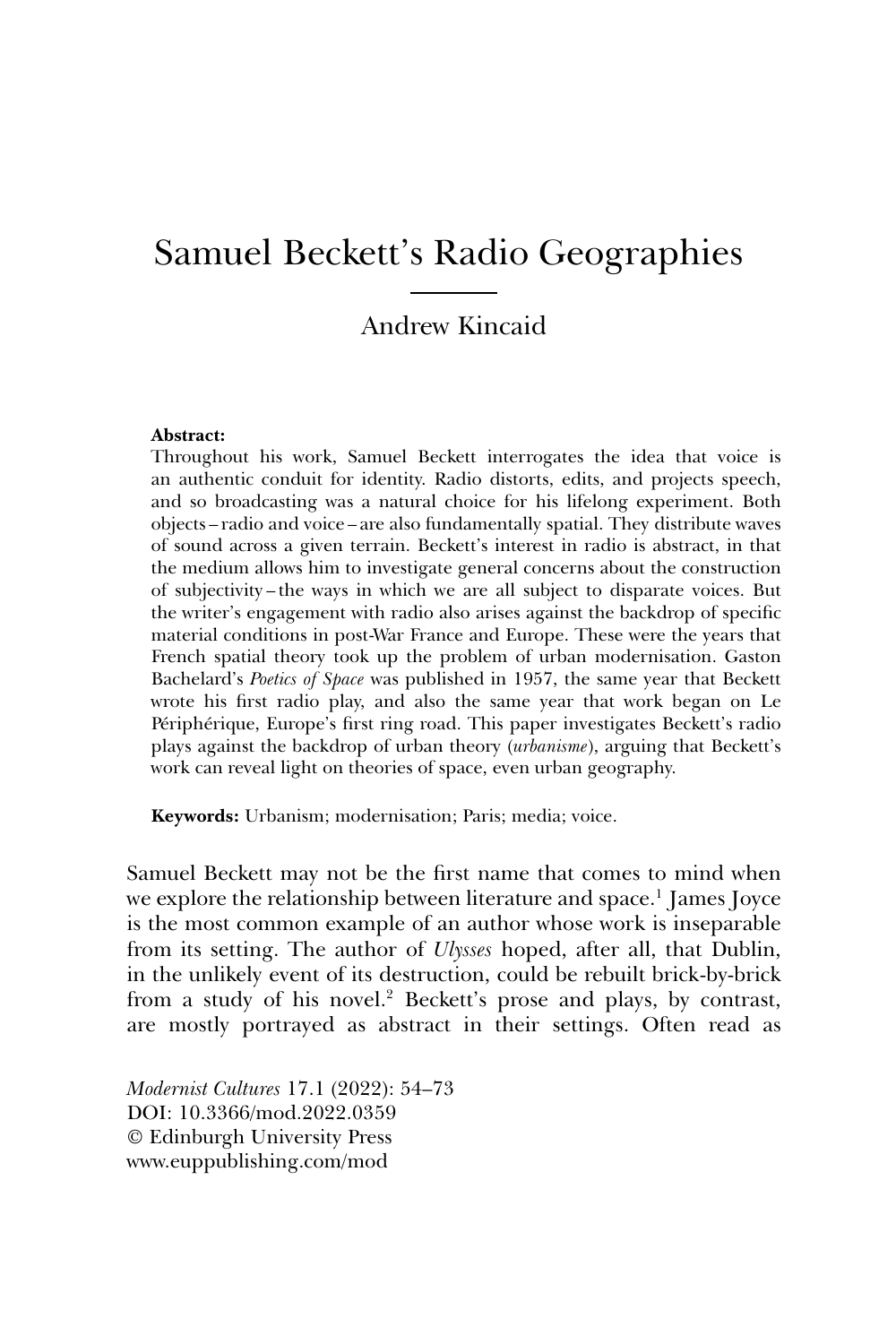## *Samuel Beckett's Radio Geographies*

existentialist reflections on the absurdity of life, his texts appear to take place in a void. His comic-tragic characters move slowly and awkwardly through a featureless environment toward uncertain destinations. For a Marxist like Adorno, Beckett's 'meaninglessness' and 'chimerical' dramatic settings are the materialist point; that is to say, the lack of place and concrete particulars underscore the fact that the 'modern era is obsolete' and that 'world of experience [. . .] is a process of wastage'.3 Beckett features in few of the literary anthologies and syllabi that seek to show the vital connection between literary works and their real-world settings.<sup>4</sup> While it's impossible to think about Charles Dickens without London, or Thomas Pynchon without Los Angeles, Beckett's geographies are assumed to take place in some other ethereal reality. His closed, claustrophobic works, such as *Endgame*, or, indeed, the agoraphobic *Waiting for Godot*, depict sites that appear in dreams or nightmares. His characters, too, exist in these uncanny places, trapped among the half-remembered past, an anxious present, and an unknown future. Beckett's own personal biography also occupies the in-between: he lived much of his life on the move between Dublin and Paris, between postcolonial Ireland and cosmopolitan France. Later, when finally settled in France, he travelled most months of the year between his rural French retreat in Ussy-sur-Marne and his hectic life of connections and business in Paris. In short, Beckett's work and life have been interpreted most often as typifying uprooted homelessness and stylistic restlessness.

When Beckett does overlap directly with geography, the conceptual nature of his texts allows for a vast range of locations and situations to be projected onto them. The simplicity and minimalism of his stage directions encourage an openness and freedom of adaptation. The sole description for the stage in *Waiting for Godot* – 'A country road. A tree' – has permitted directors and audiences to interpret the play liberally.5 Susan Sontag famously produced the play in Sarajevo as the bombs fell.<sup>6</sup> A modern version took place on the stoops of abandoned homes in post-Katrina New Orleans.<sup>7</sup> The Court Theatre set the drama in a South Side of Chicago park.8

The motivation behind this essay is to rethink Beckett's relationship to geography and, as strange as it may seem, initially, to urban planning. My goal is not to convert Beckett into a Joyce or a Dickens, writers in the realist tradition whose characters can be followed on a map. Beckett is not like this. The whole point of *Godot*, after all, is that neither time nor place are known. Disorientation is the form and the content. I wish, rather, to suggest that Beckett poses more fundamental questions about space, questions he began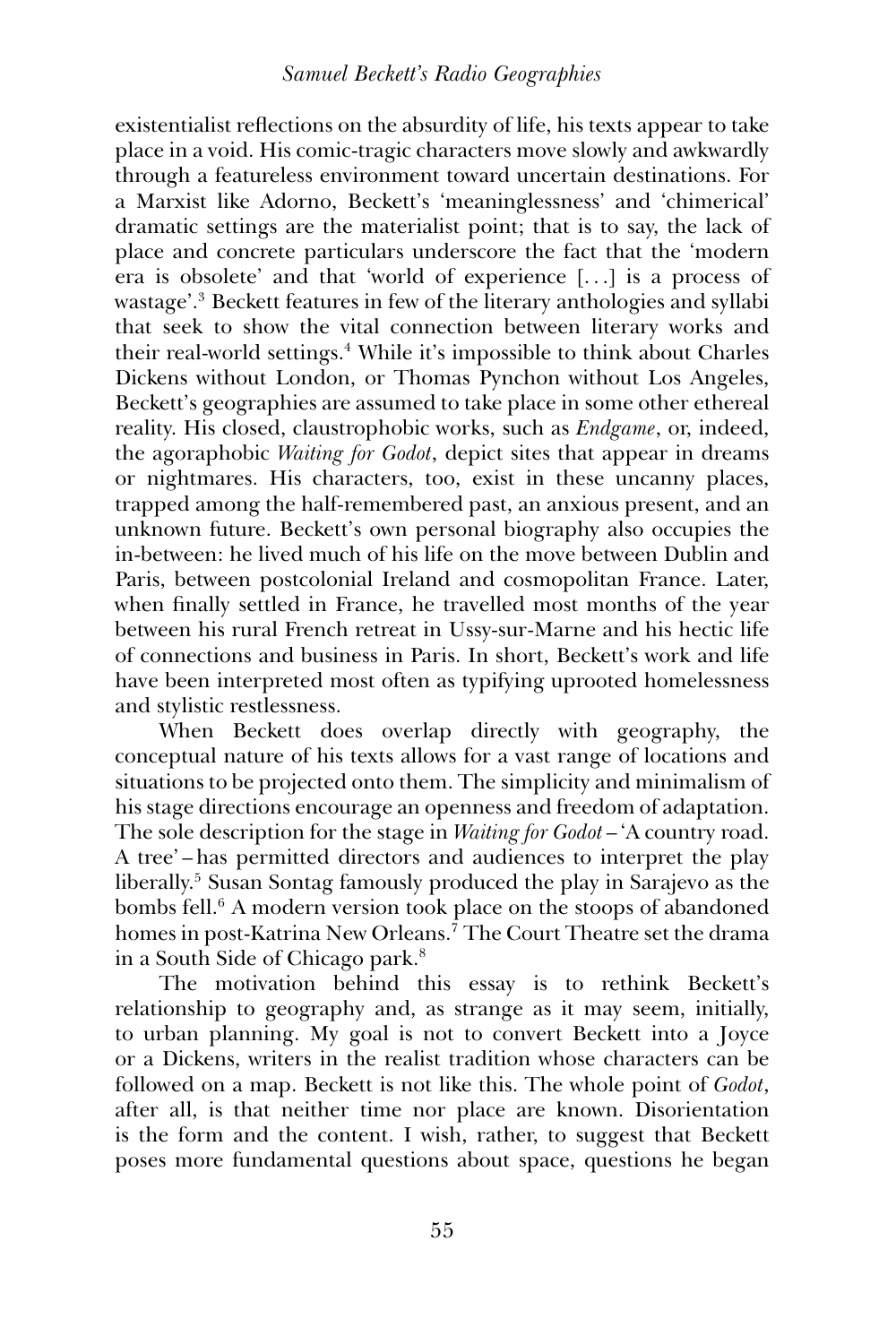to ask as he witnessed the changing infrastructure of modernising cities, in particular Paris, in the years after World War II. When Beckett examines the role of the modern subject – its fragility and purpose – I argue that he also takes up the question of positionality: Who is speaking, and where is that subject located with regard to others? Does a voice, one's own or another's, have an identifiable origin? Does occupying a position in space (and time) equate to knowledge? These questions are philosophical in nature. Indeed, one might say that French philosophy in the 1950s and 1960s, as represented by Gaston Bachelard, Frantz Fanon, Henri Lefebvre, Michel Foucault and Michel de Certeau, is obsessed with the themes of space and power. For Beckett, too, space – trying to situate oneself in it and attempting to move through it – is a central theme. His characters become increasingly trapped in a series of closures and dead ends. Beckett, however, does not examine the production of space through representing known places on a realist map. Rather, he approaches the connection between subjectivity and confinement through an analysis of the spatial elements of the particular medium within which he is working. What interests him as he moves from drama to radio, from mime to television, from poetry to fiction, are the possibilities and limitations within each genre. We might say that he is first and foremost a media critic. He knows the history and explores the structures of his chosen forms. When thinking through the dialectics of space – the relationship between the physical and the experiential – he begins, therefore, not by painting a recognisable street or landscape, but rather by exploring the limits of the technology and medium itself. With regards to radio, for example, he probes where it is located, and what it can do differently than physical theatre. What kinds of voices can be put on the air that cannot be put on the stage? What is the reach of radio, and how can a soundscape, even silence, influence thought and practice?

Beckett investigated the space of the theatre, as well as the space of the novel, film, television, and radio. Radio is the main focus of this article. Each of these media presented him with the opportunity to examine the constraints of an inherited form. Ontology (what we know) can never be separated from epistemology (how we know). Theatre, for example, stages live action. Its truth depends upon embodied dialogue and physical movement. The boundaries of the stage enable that medium's possibilities and limitations. Krapp, for example, in *Krapp's Last Tape*, exits and enters his 'den,' moving from the deep dark corners at the edge of the stage to the foregrounded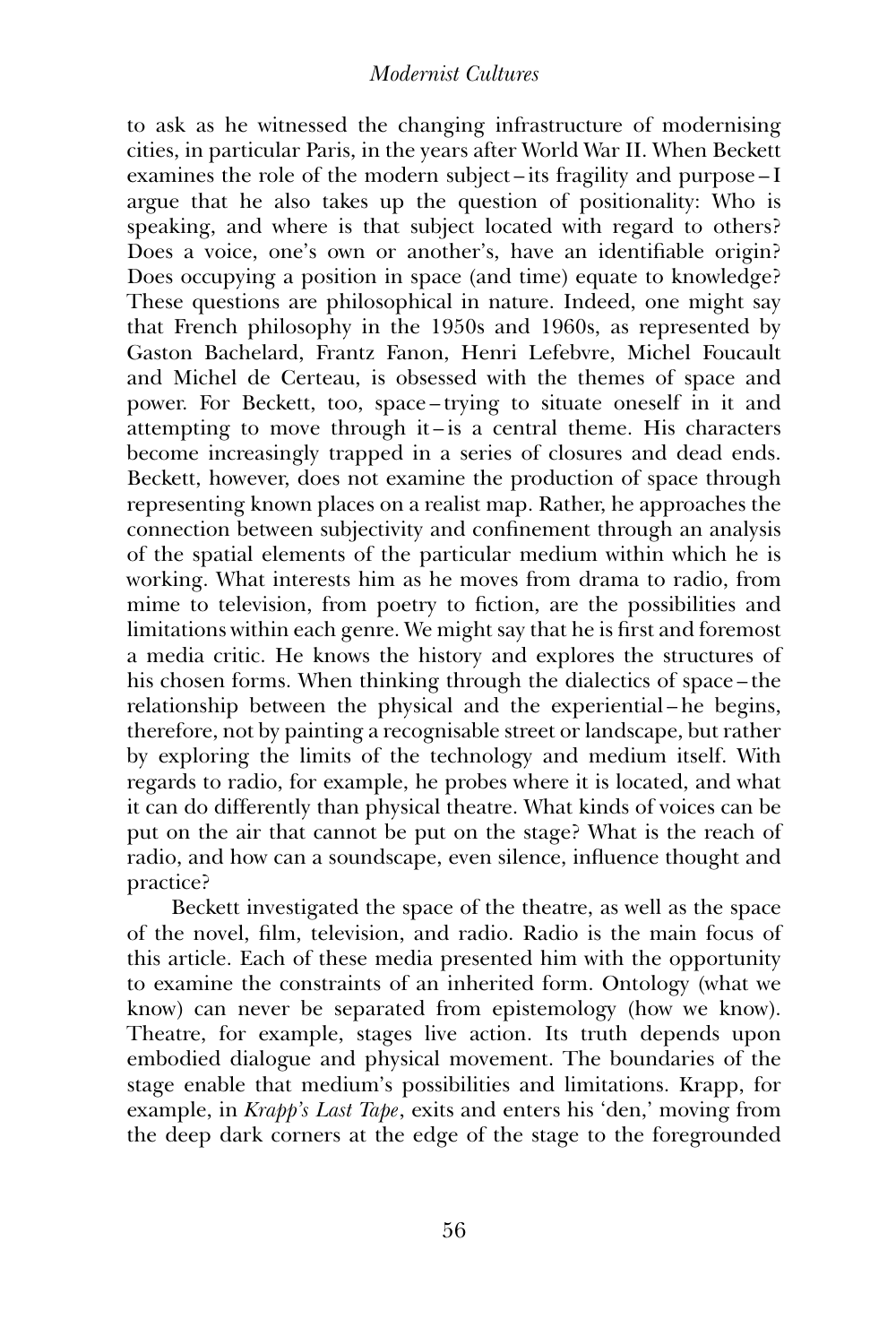silhouetted light in the middle of it. It is an image that combines sound and physical movement within a tight theatrical frame. The oppressive darkness of the space magnifies the protagonist's solitude. The rigidly mapped-out borders of the proscenium – 'not more than four or five steps either way'-illustrate Krapp's limited possibilities.<sup>9</sup> The stage setting, confining and in shadow, mirrors Krapp's mental state. The power of the image rests in the material space.

Radio, by contrast, is marked by absence, and a lack of corporality. It separates voice from body. Radio, at least in its early days, was associated with a kind of ghostly presence – voices that, in Beckett's own words, 'appear to come out of the dark'.10 The connection between radio and the supernatural goes back to the medium's origin. Edison's phonography and Marconi's wireless were both perceived as gateways to intangible worlds and the occult. Their devices were repositories of dead voices. The mystery of voice, in particular its source and origin, drives the entire Beckett oeuvre. From where does voice emanate? Does a voice reside in some inner space of personal authenticity or conscience, such as the soul, conscience, or memory? Or does a voice emerge outside of oneself, in one's cultural inheritance? Voice for Beckett is a spatial problem. Its location is both inside and outside, now and then, here and there. Radio and voice sever speech from body, presence from physicality, and familiarity from intimacy.

Beckett's themes of haunting memories, characters out of place, and individuals bullied by technologically amplified and authoritarian voices are well suited for radiophonic adaptation. By now, three generations of scholars have examined Beckett's decision to tune into radio. Clas Zilliacus was the first to compile a comprehensive history of Beckett's engagement with the BBC for each of his six dramatic pieces for radio.11 His book, written long before Beckett Studies became the academic industry that it is now, charted the symbiotic relationship between the author's efforts to reach a wider audience, the texts' efforts to experiment with sound ('my work is a matter of fundamental sounds', Beckett wrote to his American editor),<sup>12</sup> and the BBC's own interest in promoting quality material on its Third Programme. In the 1990s, as Beckett Studies became canonical, Marjorie Perloff and Everett Frost promoted the radio plays as being as important as the writer's drama and fiction. Frost, an academic, who also produced some of the plays, interprets the work as 'modernist and thoroughly immersed in the medium' for which it was written.<sup>13</sup> Marjorie Perloff also focuses on the medium's unique ability to create soundscape and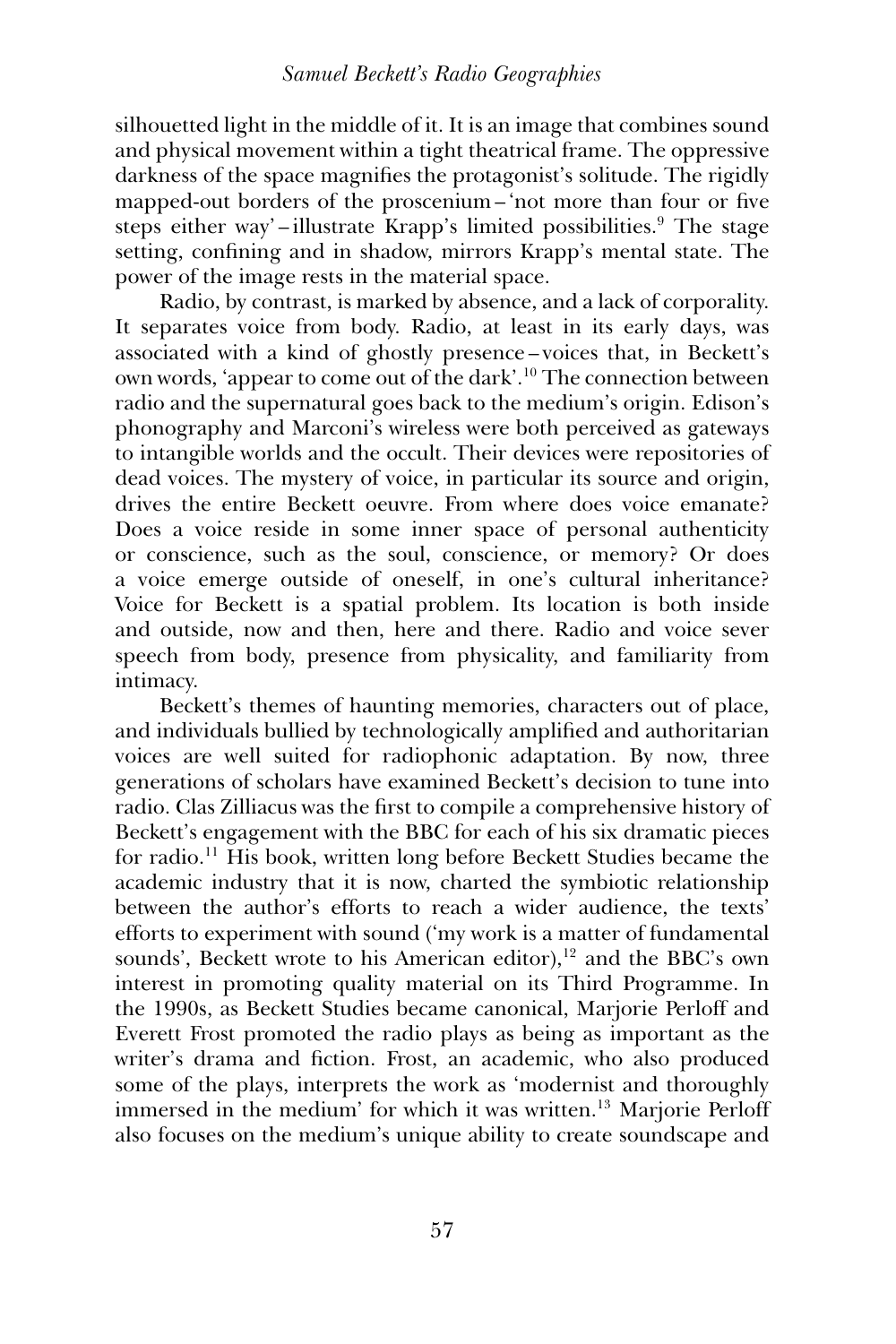to stir the listener's imagination. With no visual clues, each listener can create their own ambient imagery. She quotes Martin Esslin on radio's power as 'an intensely visual medium':

Information that reaches the listener through other senses is instantly converted into visual terms. And aural experiences, which include the immense richness of language as well as musical and natural sound, are the most effective means of triggering visual images. $14$ 

Again, the emphasis is on the psychological and the subjective. Though the medium of radio is at the heart of Perloff's reading, little attention is paid to the radio's territorial paradox: that its sense of intimacy depends upon its geographical distance, and that a voice projected from an unknown source has the ability to reach around the globe. Time and distance get collapsed in the radio voice. The world and the personal merge in a person's mind, and in their living room. Contemporary critics, in the wake of the rise of Sound Studies, have maintained this interest in exploring the place of Beckett's radiophonic material in the renewed field of Radio Studies. Emilie Morin reads Beckett's quest for 'vocal shadow' in light of his long, indirect, collaboration with a range of inventors and artists, from Thomas Edison, through André Breton and the surrealists, to Pierre Schafer and experimental BBC Radiophonic Workshop.15 A recent collection of essays returns us to the intricacies of Beckett's contracts, contacts, and editing history with the BBC, as well as detailing the process by which Beckett's poetry and sections of his novels, such as *Comment C'est/How It Is, were adapted for the auditory public sphere.*<sup>16</sup> What interests these critics is radio's technically driven ability to access and broadcast psychological interiority. A voice divorced from bodily gesture is, the theory suggests, a purer, less mediated expression of mind and emotion.

Beckett sought out radio in order to better examine how the production, distribution, and reception of that technology could further his own thematic ends, defined, in part, by a questioning of the authoritarian voice. Radio and voice are uncanny objects, for at the centre of both phenomena is the question of their whereabouts. Where is radio? In the air? In your head? In a distant radio tower? In a studio? Likewise, where is voice centralised? Voice, as we know, from Derrida, is simultaneously present and absent. Derrida, in fact, launches his career of deconstruction with a series of questions not unlike Beckett's about the radio voice. In his first book, *Voice and Phenomena* (1967), Derrida sets out to undermine Husserl's attempt to reduce objects and our knowledge of them to some kind of essence or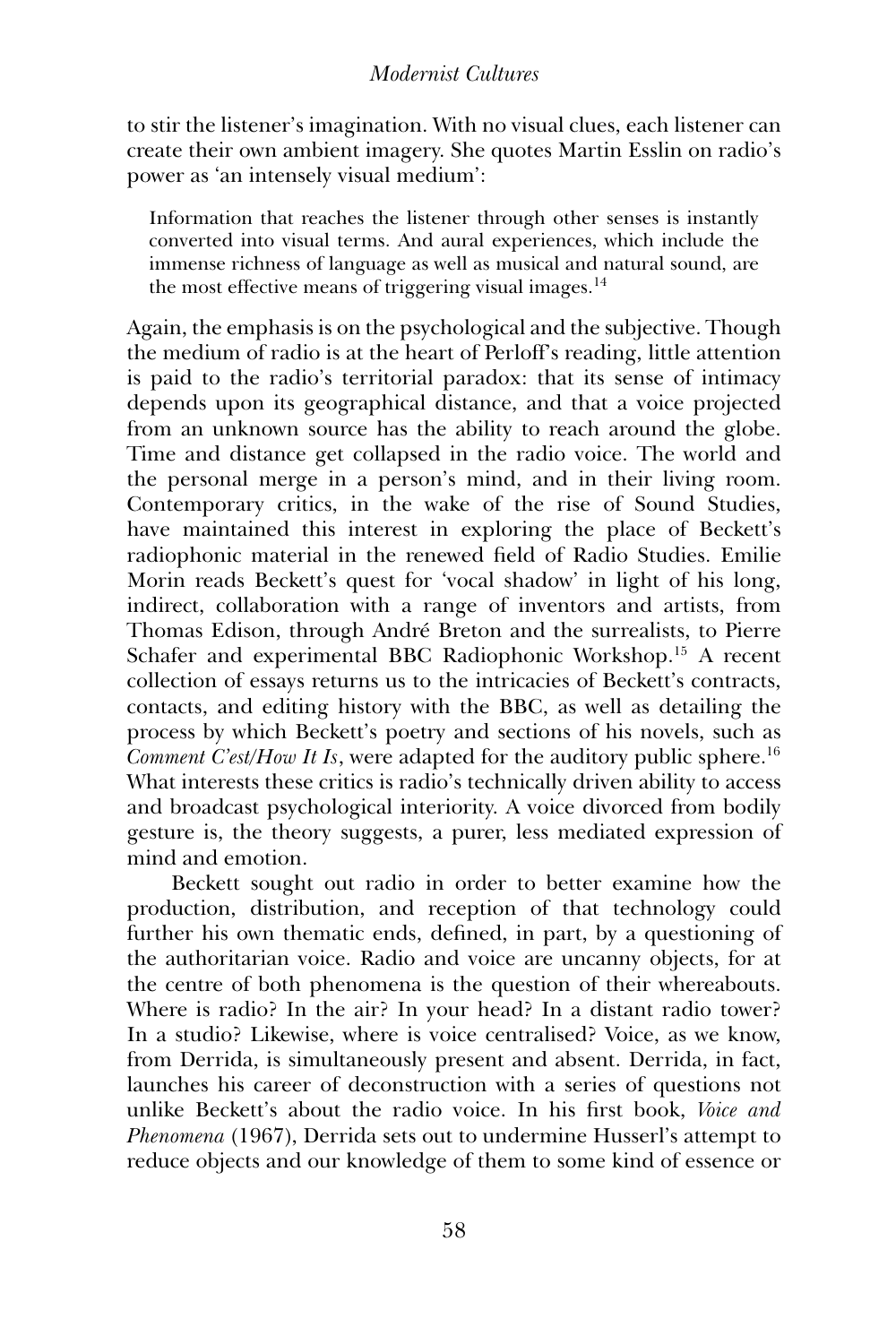ontological given. Derrida summarises Husserl's argument in *Logical Investigations* (1900).<sup>17</sup> In that text, writes Derrida, Husserl sets out to discover 'the objectivity of an object'.18 The quest for Husserl is to uncover what remains truthful in an object after constant repetitions, after multiple investigations. What endures 'independent of the hic et nunc of events'?19 For Husserl, the ideal object, the thing that does not fall into 'mundanity' (the contingencies of the social world) is that of the voice.20 Derrida summarises Husserl's argument about the status of the voice: 'My words are alive because they seem not to leave me, seem not to fall outside of me, outside of my breath, into a visible distance'.21 For Husserl the voice is within and it is knowable. It is reconcilable with the thoughts of its owner. By contrast, what is distant and far – the voice of the Other, perhaps – remains unknown, and, as such, is prone to anonymity. Derrida has no time for Husserl's grand illusions about belonging and identity, the unity of voice and subject. Derrida's political vision is to deconstruct any claim of synthesis between a voice and a true meaning. Neither the voice inside, nor that outside, is original and pure. Neither is capable of reduction to an essence. For Derrida, unlike Husserl, the 'outside is neither the world' nor is 'the inside the solitary life of the soul'.<sup>22</sup> For Derrida, ambiguity resides at the heart of the spoken word, just as it does in writing. There is tension between the voice's immediacy and what escapes it. There is always more than what is said. But where does this 'more' emanate from? Memory? Desire? Unconscious political bias? All of these traces?

The appearance of voice as a theoretical object in need of interdisciplinary investigation during the late 1950s and '60s by Derrida, Beckett and others is not, I wish to argue, disconnected from a crisis within the fields of geography and planning. From Gaston Bachelard through Henri Lefebvre to Guy Debord, just as for the literary critics, the imperative became to rescue individual and resistant voices, along with the spaces that housed them, from the processes of governmental logic and development. Modern urban planning, strange as it may sound at first, is also confronted by the question of the voice. In the post-war years, when Beckett had finally settled in Paris, the city underwent another one of its waves of transformation and upheaval. In the French capital, De Gaulle-inspired modernisation during the late 1950s and '60s is best represented by the construction of Le Périphérique, Europe's first ring road. Along the outer edge of Le Périphérique, which opened completely in April 1973, the engineers and architects of urbanism established the infamous banlieues.23 Low-income housing projects (HLMs, or Habitation à Loyer Modéré – Housing at Low Rent)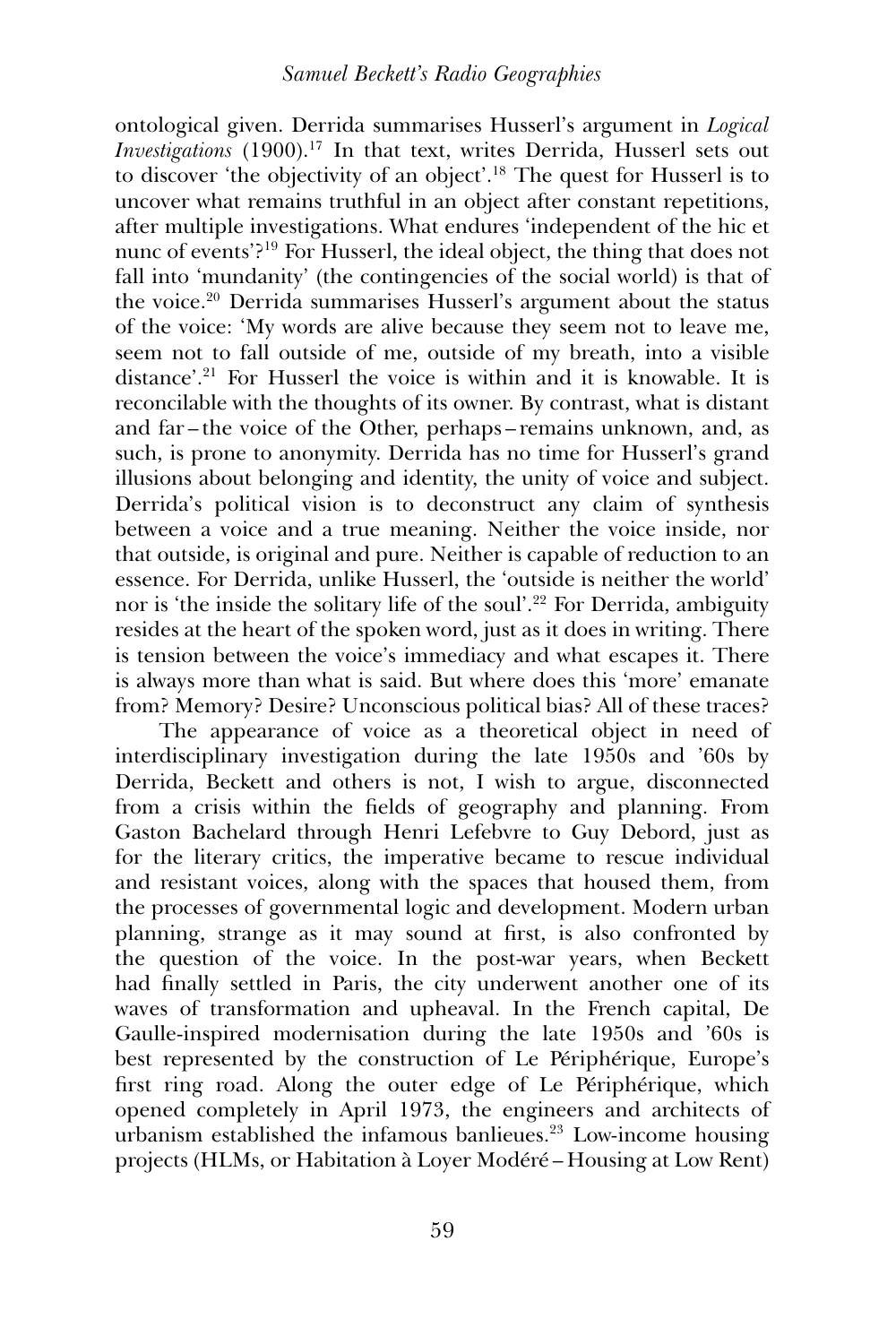were erected, for example, in Saint-Ouen-sur-Seine and Bondy, areas that edged up against the old city. They were constructed to house immigrants from North Africa, along with the native working class of Paris. Le Périphérique would keep at bay the inhabitants of the city's notorious 'Ceinture Rouge', those communes, such as Ivry-sur-Seine and Malakoff, that border Paris proper and were dominated by the Communist Party during most of the twentieth century. Building began on Le Périphérique in the late 1950s. The first phase of the new motorway was built from Porte de la Plaine to Place d'Italie. That segment was also the one nearest to Beckett's apartment at 38 Boulevard St. Jacques, under a kilometre away. Le Périphérique continues to serve today as another of Paris's famous walls, a new fortification of sorts, between those displaced from and unable to access the historic, gentrifying, and museum-dominated core of the historic city. *Urbanisme*, as the French labelled their new and updated discipline of urban planning, was also the title of an early Le Corbusier book, published in 1925, in which he first laid out his plans to bulldoze central Paris and replace its historic buildings with large housing blocks. These blocks, or Unités, would stand tall and separate from each other in open, green areas. Housing 2,700 people per unit, each of his densely packed residential buildings, in the spirit of cooperation, was to accommodate craft workshops, swimming pools, gyms, cafés, shops, and restaurants. Some were even designed to have a beach. What holds Corbusier's original concept together with those later iterations built along Le Périphérique was a vision, through the discipline of urban planning, to administer in an integrated fashion all elements of modern life, from economics and housing to health and leisure, via spatial rationalisation. It is this rationalised Cartesian sensibility that enthralled and repulsed Beckett his entire career.

*Urbanisme* concerned itself, therefore, with regulating which voices could remain in the urban centre and which would be pushed to the margins. Planning also required rethinking the space of the nation and what its collective voice would sound like in an age of decolonisation. For phenomenologists, such as the geographer Gaston Bachelard, urbanisation and American-style modernisation, typified by increased speed of motion, suburbanisation, consumerism, and zoning, were the primary challenges of in post-war France. For Bachelard, in his pioneering work of psychogeography, *The Poetics of Space*, what is being lost in modern urban space is the voice of tradition, or, as he put it when describing an old Parisian house, those 'inflections of beloved voices now silent'.<sup>24</sup> *The Poetics of Space*, Bachelard's masterpiece, was published in 1957, the same year that construction began on Le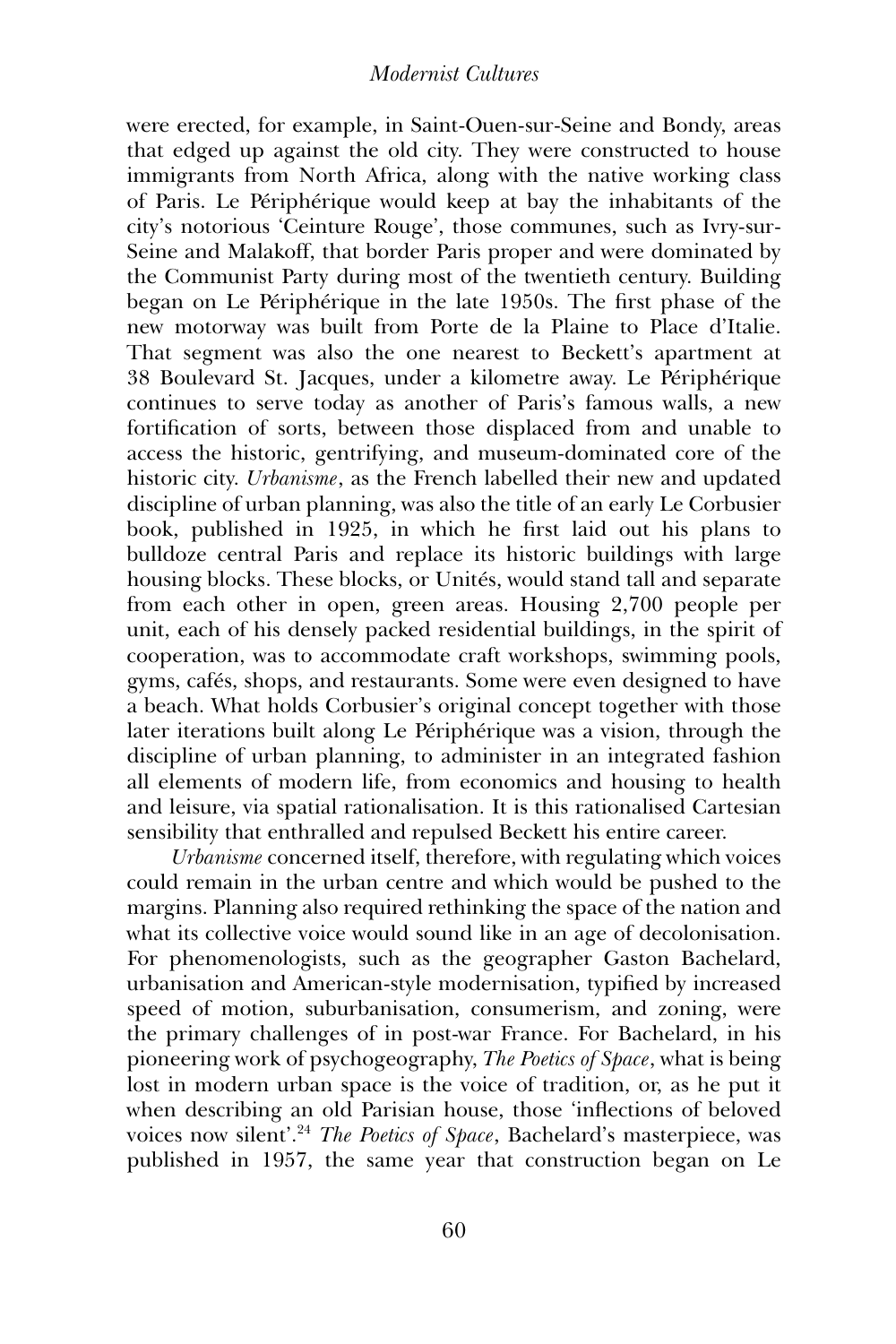Périphérique. 1957 was also the year that Beckett wrote *All That Fall*, his first radio play.

Beckett, I argue, is fundamentally a spatial thinker. He consistently explores the limits of Cartesian mapping: namely, what is fixed, knowable, and observable. Opposed to this Enlightenment project of determining space via objective examination, Beckett projects the uncertain, the deeply personal, and the restless. In his fiction, space becomes boundless and infinite, the subject disoriented and unsure. In the novel, *The Unnamable*, the voice of the narrator, stripped of all Cartesian coordinates, is left merely to reflect, to talk, to float in a sea of words and darkness. With no time and no space, the story (what is a story?) opens with the mysterious, expansive interrogatives: 'Where now? Who now? When now?'25 During the Cold War, on a continent recently ravaged by nationalism, Beckett evokes voices that are most often frail and weak, and that resist easy identification. This is the very opposite of what the modern individual is taught to be: solid, authoritative, and secure.

Beckett turns to writing for radio in the late 1950s because he is drawn to the medium's ability to provoke an inner quality, one that Steven Connor calls 'mind space', that imaginative, evocative space of listening.26 Electromagnetic waves have the ability to carry voices across vast, empty space. Radio emanates from a distant transmitter, yet it gets received by a listener often in our most private spaces – the bedroom, the car, the kitchen, the bathroom. In his 1957 radio play *Embers*, a man hears the voices of his dead father, his young daughter and his wife who are not physically present.<sup>27</sup> Everything that the radio listener hears is the interior, private monologue of an old man's memories, nostalgia percolating upward from within, but never spoken out loud to another. Voices that should maintain their silence or be kept apart intrude anxiously into each other. Radio has the ability to go through walls, bend around corners, travel at immense speed only to be slowed down and received in a quiet corner. A radio wave is magnetic energy thrown off in every direction. When picked up, radio is particularly personal and subjective. Radio and voice, therefore, trouble both theory and planning. For both radio and voice are difficult to pin down, to locate, and to regulate. They are resistant to disciplinary logic.

I wish now to explore the constellation of three geographical events that occur within a year of each other and that all take place at the moment when Beckett shifts from theatre to radio (and radio can never be abstracted from space). In 1957, Beckett turns from presenting bodies on stage to projecting disembodied voices over the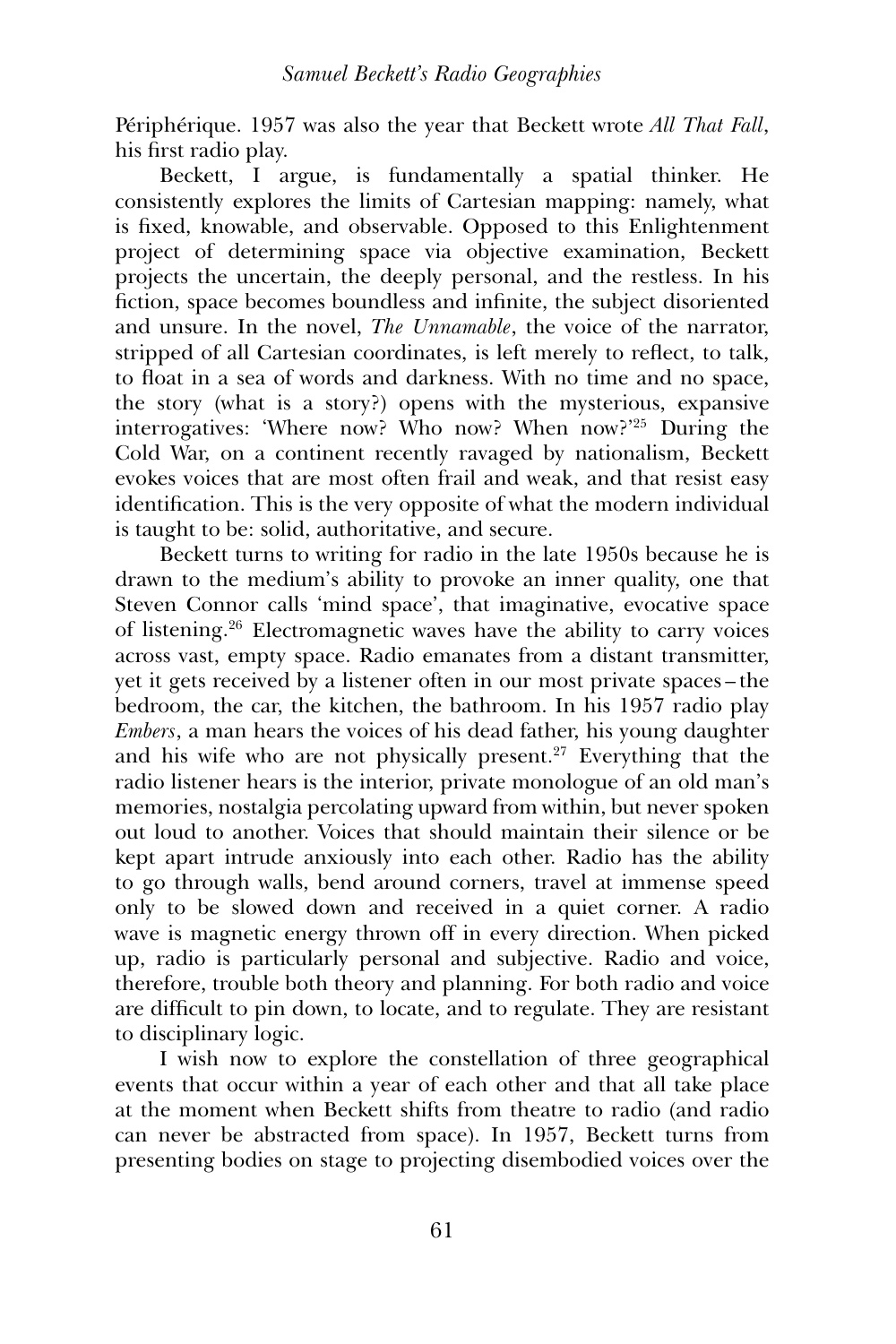airwaves. I have mentioned the first of the three spatial events already: the building of Le Périphérique. The second I have also referenced: the publication in 1957 of *La Poétique de l'Espace*, by Gaston Bachelard. That book urges the reader to approach architecture and planning from a personal, lived, and emotional point of view rather than the standpoint of efficiency and rationalisation. Bachelard asks the postwar French public to reject the science of modern urban planning and its accompanying sociology of everyday life. I read Bachelard's intervention as a rebuke to projects such as Le Périphérique.

The third geographical event is the publication, in 1959, of Frantz Fanon's essay 'This Is the Voice of Algeria', from his book *A Dying Colonialism*. <sup>28</sup> Fanon's essay employs, surprisingly, a discussion of radio in its efforts to critique French imperialism in North Africa. Imperialism is ultimately a geographical project and radio assists Fanon's vision of both the postcolonial voice and postcolonial space. Radio is the technology charged with converting space into voice. Beckett's work in radio is a political intervention, both into the space and voice of the nation.

Samuel Beckett wrote six plays for radio. The BBC's Third Program produced the first, entitled *All That Fall*, in 1957.<sup>29</sup> He wrote his final piece, *Cascando*, in 1964.30 The lack of physicality on the radio works well for Beckett's themes of privation and loss. Radio not only allows for greater imaginative power due to its lack of visual imagery, but the lack of a body also enhances a haunting, distant quality. This distance, though not, importantly, in Beckett's work, must be compensated for by what Roland Barthes calls 'the grain of the voice': a suitable timbre of trustworthiness that can fill in absence.<sup>31</sup>

*All That Fall* evokes nostalgia and a recognisably Irish setting. The speech of the characters is in a rural dialect. The place names and the diction (ditch, bog, arse) are in Hiberno-English. The play follows Maddie Rooney as she walks to the train station to meet her husband. Yet the play also defamiliarises sound and character. Along the way, Maddie meets various neighbours. In an early scene, she meets Christy, a seller of dung, naturally enough for Beckett, along the road. The text reads as follows: 'Do you find anything ... bizarre about my way of speaking?' Maddie asks Christy. '[Pause.] I do not mean the voice. [Pause.] No, I mean the words. [Pause. More to herself.] I use none but the simplest words, I hope, and yet I sometimes find my way of speaking very . . . bizarre'.32 In the opening to *All That Fall*, the directions called for the moo of a cow, the bleating of a sheep, and noise of other farmyard animals. While working with the BBC, however, the production team reproduced these sounds using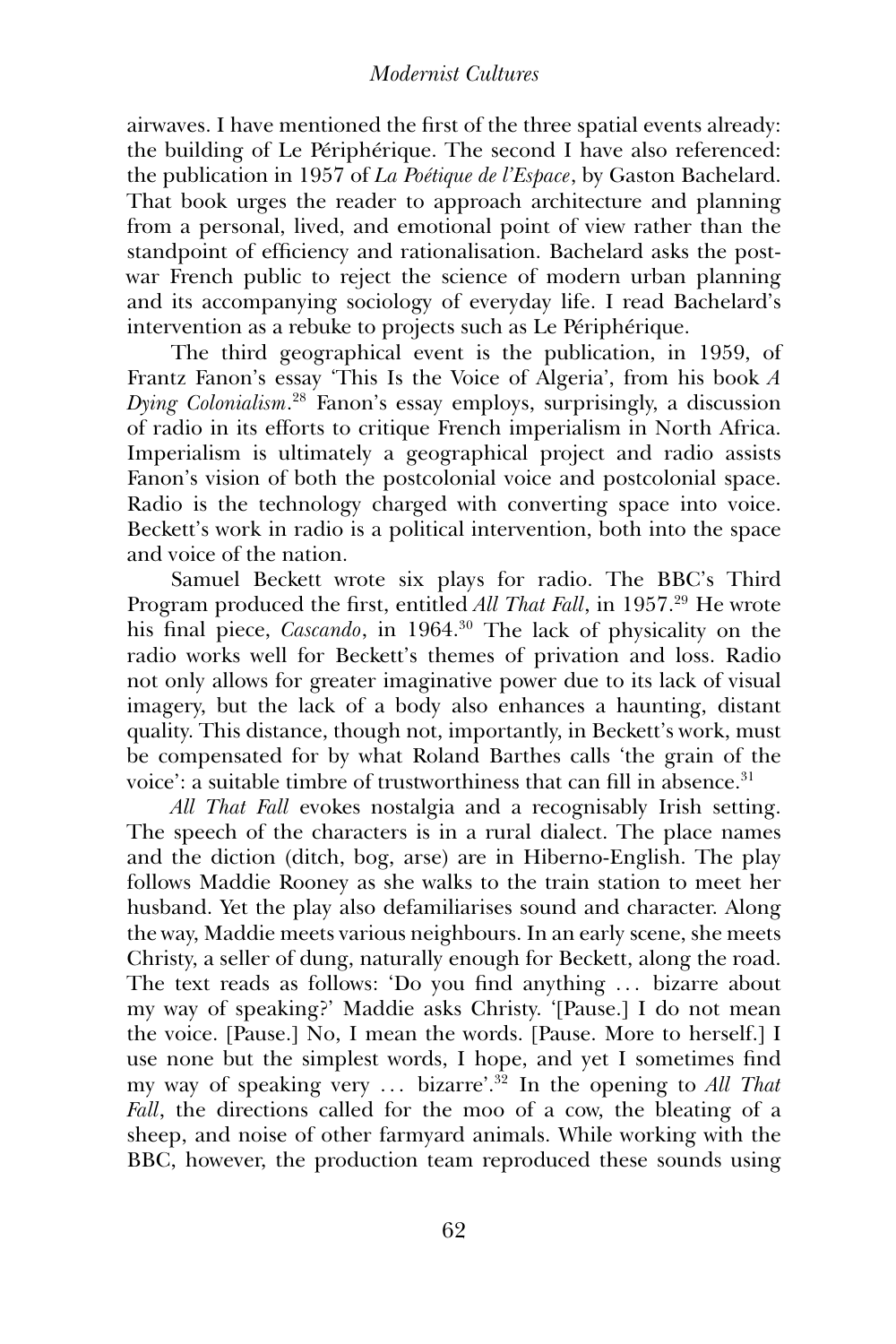human voices – the tongue in the mouth for hooves, for example – in order to denaturalise the sound, and to make Maddie's walk to the station more internal. The journey – we listen as she walks – contains her gasping breath and footsteps, a relay of tape that creates ordered, structured sound. Other various noises (the train arriving, a passing cart, and various conversations, fading and spectral) evoke a resonant, suggestive quality, reliant on the listener's imaginative reception. Objective structure (a walk to the train, that recurring symbol of industrialisation), subjective hearing (the sounds are realistic inasmuch as we hear them as Maddie hears them), and the radio device (looping, amplification, exaggeration, sudden cut-offs) further the Beckettian mixture of interiority, rhythmic prose, exhortations to speak, balanced by refusals and silence, and voices mediated by technology.

Beckett's radio work, such as *All That Fall*, poses questions, therefore, about the status of the voice. Can a voice ever be truly captured, reproduced, and understood? In *Rough for Radio II* (1961), a sinister boss, a stenographer and a whip-handler, torture a victim called Fox (so close to Vox) in order to extort a voice that initially refuses to speak and then only mouths what appears to be untranslatable babble.<sup>33</sup> Official, state voices are unable to regulate the speech of the prisoner, one who may or may not hold answers. In a version with Harold Pinter as the lead voice, the upper crust English accent connects colonial violence to extortion.

Beckett also chose to deliver his post-war reflections as an ambulance driver and translator for the Irish Red Cross in the form of a radio address. He titled this talk *The Capital of Ruins* (1946).<sup>34</sup> He wrote it during the months following the Armistice, when he was helping to construct a new hospital in the Normandy town of St. Lô. The town had been almost completely destroyed during one night of allied bombing in 1944. In his speech, written for *Raidió Éireann*, the national Irish radio station, Beckett was careful not to paint an easy correspondence between the Irish aid workers and the French. He writes that 'their way of being we was not our way, and our of being they, was not their way'. And yet out of the 'obstacles' of translation and emerging from 'grotesque [. . .] energies of home and visiting temperaments', 'occasional glimpses of us in them and them in us appear[ed]'.35 The medium of radio for his post-war statement furthers the message of the slippage. The slide between 'we and they' and the porousness of the radio wave is connected to the themes of decentred subjectivity and nations as traces.

Interest in the ontological aspects and the epistemological features of voice have re-emerged in cultural studies and critical theory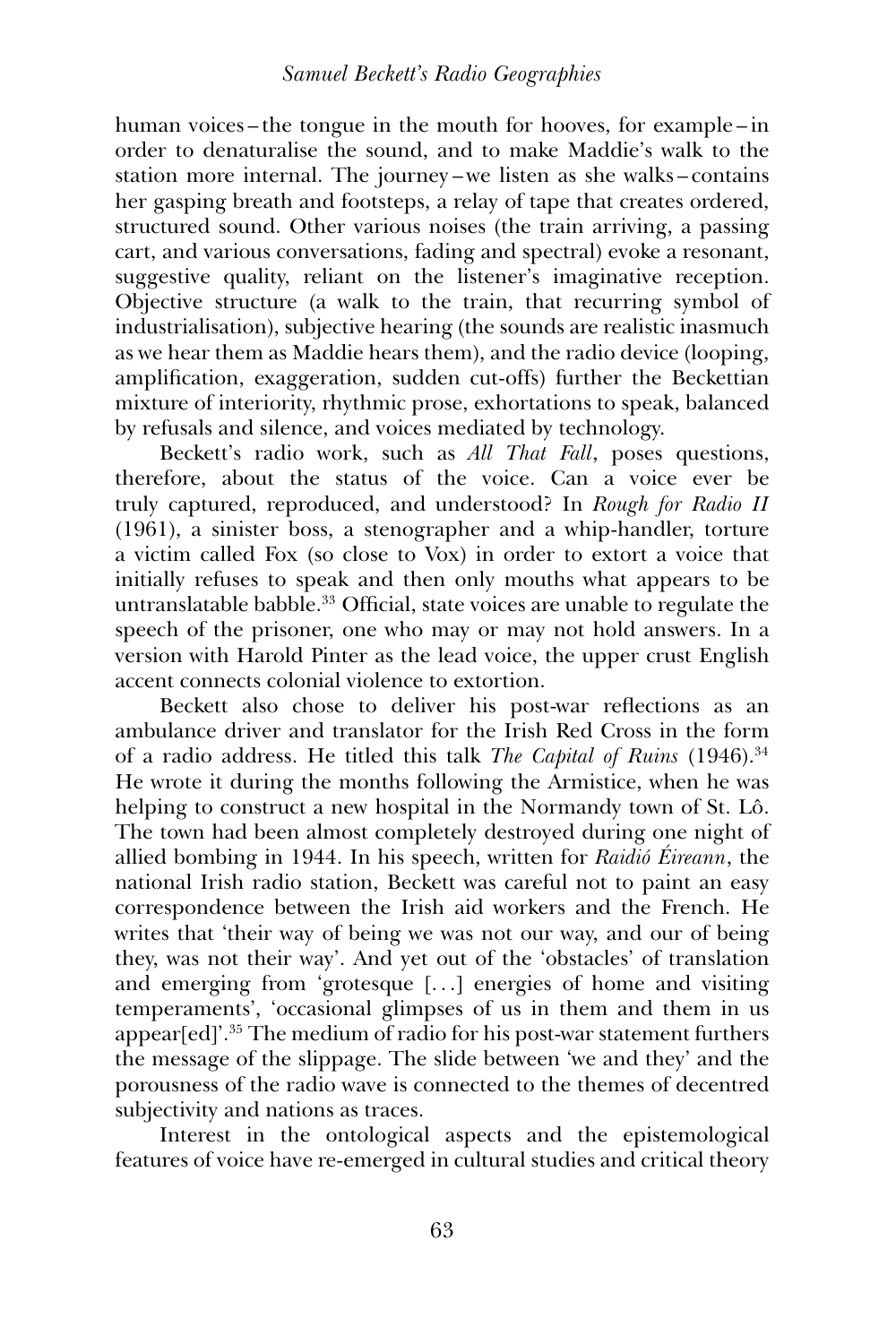of late. In other words, what is a voice, and how we receive and trust voices, can never be separated. The growth of sound studies and radio theory is partly due to the rise of digital technology and the role that critics must play in testing its claims of accuracy and intimacy. In *A Voice and Nothing More*, Mladan Dolar tackles the status of the voice psychoanalytically.36 For him, voice is the unattainable other, escaping even critical theory's efforts to define and locate it. Dolar reminds us that the origins of the word 'acoustics', the science of hearing, comes from the name for Pythagoras's disciples, the akousmati, who learned by listening to their master from behind a curtain, never being able to see him. The idea was that a good student would be tied to his Master's Voice, not distracted by the mentor's looks, clothes, or body language. The pupil had only to concentrate on voice and meaning. Picking up from Dolar, John Mowitt, in his book *Radio: Essays in Bad Reception*, engages theory's long obsession with the object of the voice, from the echoes heard in Plato's cave to Derrida's famous opening in *Of Grammatology*, which splits identity into presence and lack, speech and writing.37 Mowitt contends that radio, as it got picked up and received by critical theory (from Brecht to Adorno to British cultural studies and postcolonial theory), poses questions about spatiality and the tension between the national and the local, between intimacy and expansiveness, between official radio and pirate radio. In probing voice, critical theory turns repeatedly to the radio, and examinations of radio quickly turn into discussions of space.

In his famous essay 'The Radio as a Communication Apparatus', Brecht, for example, takes up the possibilities of eclectic, populist material in the early days of radio.38 '[I]n this Tower of Babel, cacophony and dissonance came forth that could not be ignored. In this acoustic department store it was possible to learn to breed chickens in English, accompanied by the strains of the Pilgrim's Chorus'.39 English-trained chickens, American pilgrims, German department stores: radio, for Brecht, brings the near far and projects the local into infinity. Indeed, Beckett's more cacophonous moments (overlapping farm animals in *All That Fall*, erupting painful memories in *Embers*, the whip hitting a prisoner in *Rough for Radio II*) harken back to Weimar *Hörspiel*. *Hörspiel* is the German word for radio play, though the phrase carries associations of material written in the 1920s. During the Weimar period, writers and producers sought to establish plays that were not just stage plays read on the radio. Rather the *Hörspiel* connotes audio work that developed particularly radiophonic sound effects, such as background sound, echoes, and overlapping conversations. Beckett's efforts to create experimental drama, to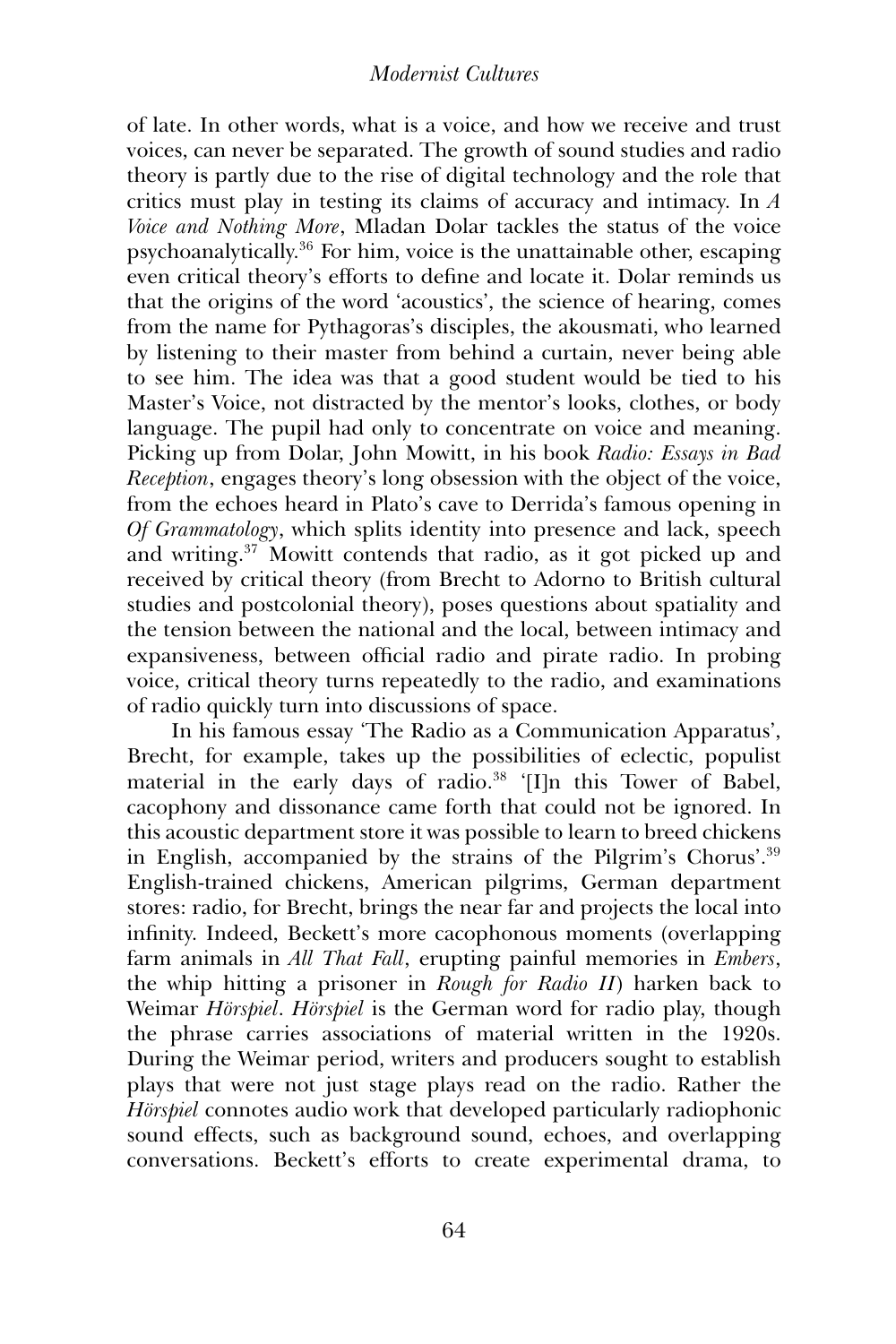integrate music, sound, and silence (the Beckett joke: silence on the radio), are part of the tradition of Brecht, Weil, and Benjamin to create *Lehrstücke*, not just educational programming, but attempts to establish specific material for the medium of radio.

In his essay 'The Radio Voice', Adorno maintains that radio is obliged to ascribe personality to a distant announcer in order to compensate for the invisibility of the source.<sup>40</sup> 'This woman has a nice voice', he writes; or, 'This man has an arrogant voice'.41 Beckett's voices resist such compensation. 'A voice comes to one in the dark. Imagine'. This opening line from *Company*, a late prose piece, suggests the appeal of radio for Beckett.42 In radio, everything is in the listening. Drama has been stripped of props, stage, lighting, and collective viewing. As he wrote about his first play:

*All That Fall* is specifically a radio play, or rather radio text, for voices, not bodies. I have already refused to have it staged, as I cannot think of it in such terms. It is no more theatre than *Endgame* is radio and to act it is to kill it ... Whatever quality it does have depends on the whole thing coming out of the dark.<sup>43</sup>

Radio, for Beckett, comes from a mysterious and distant point, yet is received intimately. For Adorno, radio sought to balance the remote, distant subject with Oedipal closeness, and a comforting and familiar voice. Beckett, along with Kakfa, is the hero of Adorno's *Negative Dialectics*. <sup>44</sup> Beckett's radio voices are so compelling to Adorno because they resist totalisation and always remain in the ether, in the sphere of flux, confusion, doubt, and unknowing. In this way, Beckett is very much aligned with the Frankfurt School tradition of theorising the medium of communication.

Beckett was also aware of radio's potential for political abuse. In his letters and notebooks from his time traveling through Germany in 1936 and 1937, he documents what he hears being broadcast: listened 'like a fool to 2 hours of Hitler and an hour of Goering (opening of Reichstag)'. Another time he notes hearing 'an interminable harangue by Goering on *Vierjahresplan*[four-year plan]'.45 Beckett's voices – faint and isolated – can be seen as a direct response to the concept of a national acoustic so cultivated everywhere, not just during the years of World War II.

Beckett seeks to broadcast voices coming into being, voices that do not yet exist. We might call this the postcolonial voice, a fragmented, incomplete object as theorised by Frantz Fanon in 'This is the Voice of Algeria'. This famous essay theorising subaltern identity also listens in to the radio. Though written in 1959, Fanon's essay marks the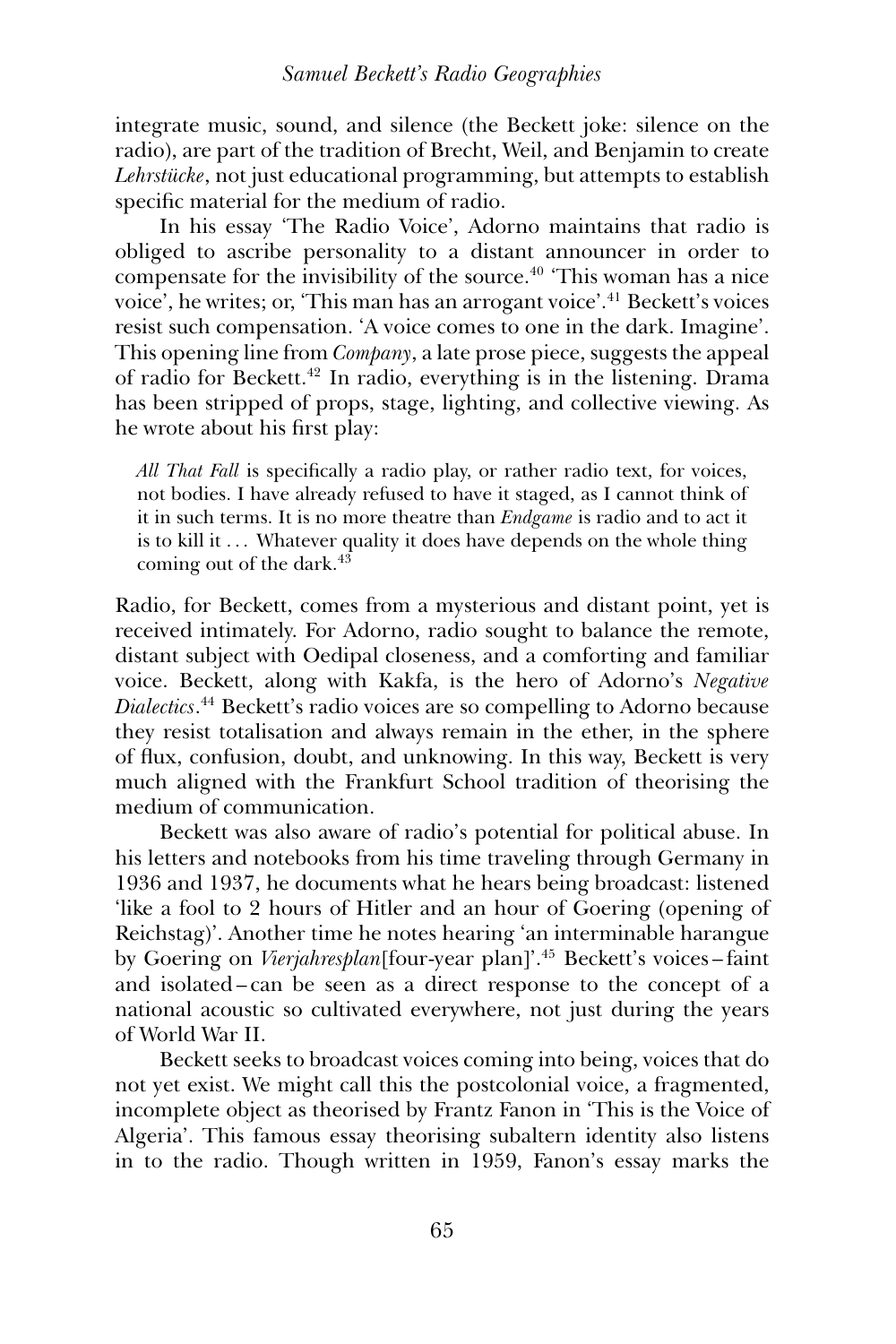emergence of revolutionary radio in 1956, a year before Beckett's first broadcast play. As Fanon writes:

it was 1956 [when] tracts were distributed announcing the existence of a Voice of Free Algeria. The broadcasting schedules and wavelengths were given. This voice 'that speaks from the mountains [djebels]' is not geographically limited, but bringing to all Algeria the great message of the Revolution, [it] at once acquired an essential value.<sup>46</sup>

The voice of 'Voice of Algeria' radio, Fanon writes, 'is often absent, physically inaudible, but it became materialized in an irrefutable way  $[\dots]$  The nature of this voice recalled in more than one way that of the Revolution: present "in the air'' in isolated pieces, but not objectively'.47 Very often, Fanon states, on account of bad reception, 'only the operator, his ear glued to the receiver, had the unhoped-for opportunity to hear the Voice. The other Algerians present in the room would receive the echo of this voice through the privileged interpreter'.48 Before 1954, the [French] radio, Fanon writes, was associated with the official imperial voice. It was considered by Algerians 'an evil object anxiogenic and accursed'.49 After the appearance of the Voice of Algeria in 1956, 'in hallucinatory psychoses, the radio voices become protective'.50 Due to French jamming of wavelengths, hours of broadcasting were erratic, but behind the chaos, suggests Fanon, 'the listener would compensate for the fragmentary nature of the news by the creation of information. Not just reception, but production altered, too: Radio-electricians opened small shops [...] battery-operated receivers were in great demand'.<sup>51</sup> Ultimately, the 'Voice of Algeria led the life of a fugitive'.52 More than that, there was no one voice:

On the contrary, on the strict level of news, it was showing the desire to keep one's distance, to hear other voices, to take in other prospects. It was in the course of the struggle for liberation [...] that the Algerian experienced and concretely discovered the existence of voices other than the voice of the dominator which formerly had been immeasurably amplified because of his own silence.<sup>53</sup>

So, when the Voice of Algeria is heard to say, 'Here is the Voice of Algeria', where is that voice? In the mountains, in the town? It is like the 'Where when' voice of Beckett. When does the voice speak? Is it the voice of the past calling from history? Does it announce itself from the future? This is Algeria, a country, that is coming into being, but does not yet exist. There is, as Mowitt puts it, no cognitive mapping of the revolutionary voice.54 In the same way, I am thinking about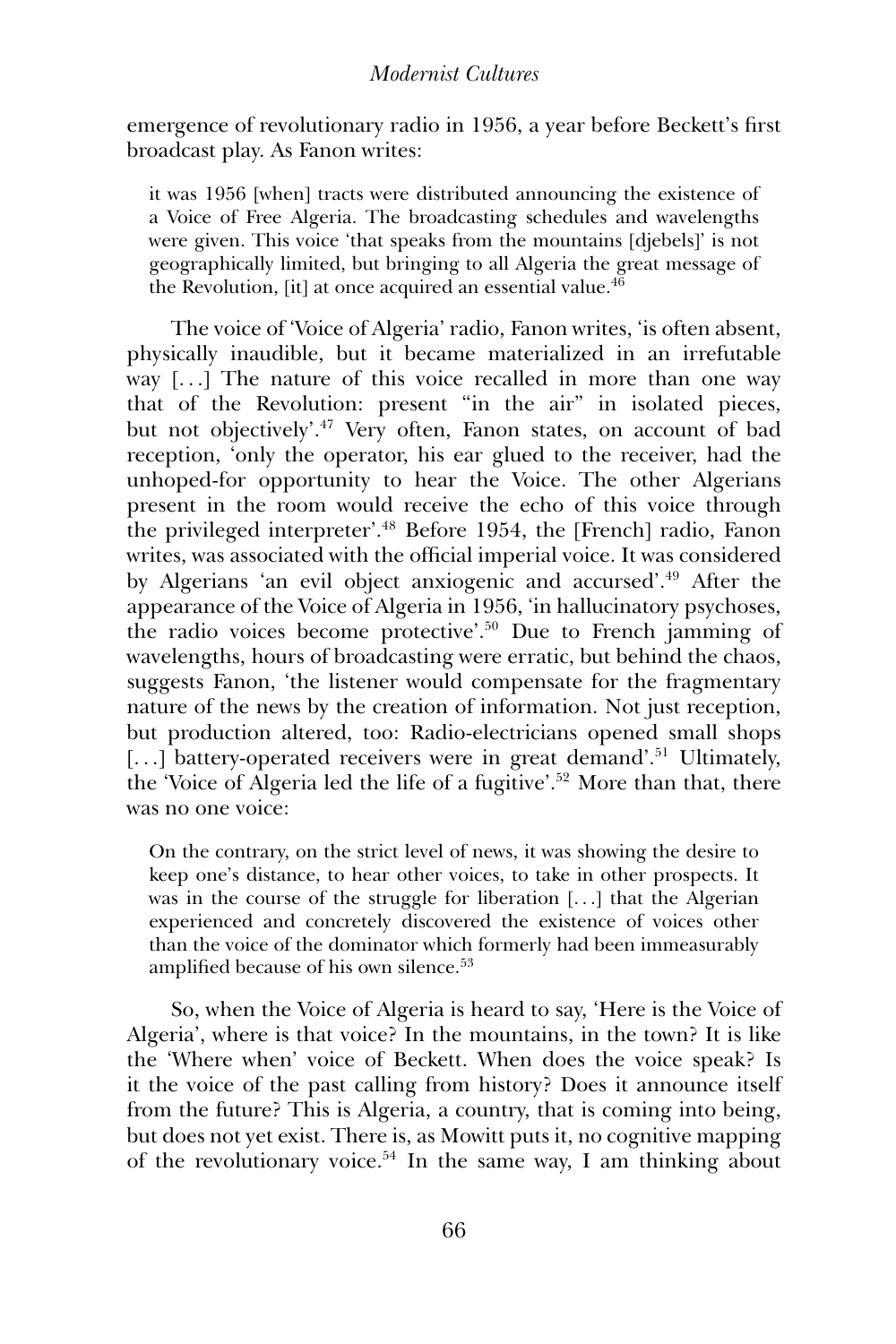Beckett's voices, which are also ethereal, escape easy identity, and resist sovereignty. The voice must be filled in by the collective for Fanon and by the auditor for Beckett. Beckett asks the listener to assist in the articulation.

Beckett, unlike Camus and Sartre, was reluctant to take an official stand on the Algerian War (1954–62), but he followed its events closely. *Les Editions de Minuit*, his publishing house, was bombed, because its owner, Jerome Lindon, published works encouraging French soldiers to desert. Lindon also published a series called *Documents* that established the use of torture by the French military. Beckett did, however, hide manuscripts in his apartment, and he funded friends whose political activities left them unable to find work. He never signed political manifestos, however. As an Irishman living in France on a visa, he feared he would be removed from the country for political activity. His anguished late short prose, though, speaks to the geopolitical situation through which he was living in France. His later work examines the deployment of torture, attacks on free speech, and restrictions on the movement of migrants, all of which were tactics deployed as part of French neo-colonial policies. Beckett's radiophonic spaces exist, temporally and geographically, alongside the metaphors and sense of dislocated place that Fanon employs to describe the voice of the Algerian revolution.

My argument, thus far, is that Beckett's radio makes an intervention in theory and in the evolution of radio studies. Beckett pushes the medium of radio toward its limit: that which cannot be communicated, the elusive voice – even silence. Beckett's transition to radio is a literary and technical experiment to think through the position of the modern subject, caught as it is between the aftermath of totalitarianism, the development of American-style consumerism, and the rupture of decolonisation. Behind changes in literary form, however, there are always geographical shifts. Just as behind Fanon's radio theory there are military tactics being developed to gain control of national territory and urban districts, so, too, behind Beckett's radio is a changing landscape, that of the French capital.

From its medieval walls through to its nineteenth-century boulevards and then to its modern banlieues, Paris has been the city most studied for uncovering the connections between revolution and city space, and between psychology and movement. Transformations to the Parisian landscape have been the common determining factor behind a range of modern literary aesthetics, from Baudelaire's urban poetics to the surrealist mappings of Louis Aragon and André Breton. During the years that Beckett thought about radio, the construction of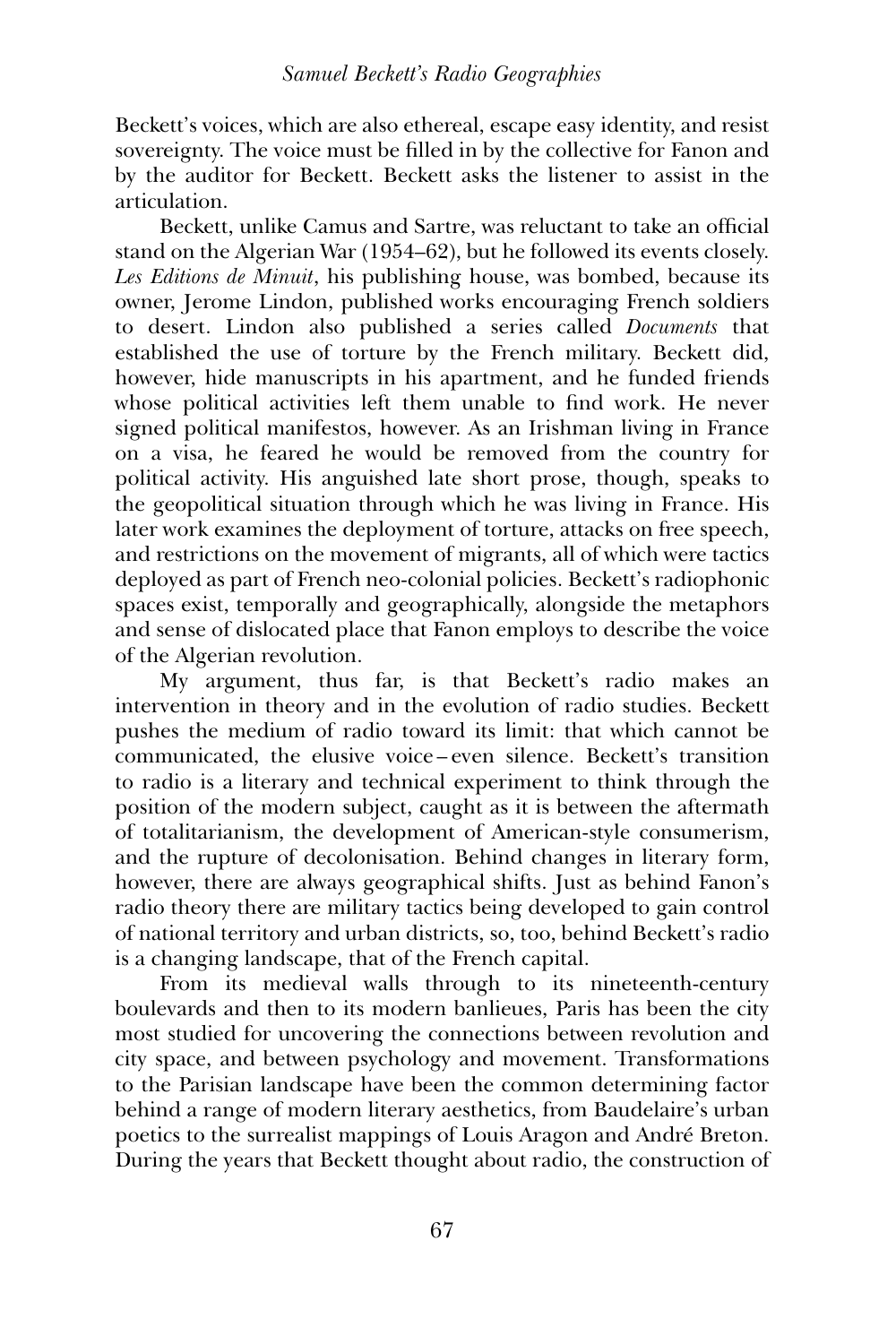Le Périphérique, one of the greatest post-war French urban projects, began. Its construction, too, is not unconnected to the space of decolonisation.

The construction of Le Périphérique is the third geographical event, along with the publication of Bachelard's *Poetics of Space* and Fanon's essay theorising postcolonial Algeria, that helps to create a constellation of events through which one can better understand Beckett's work on radio. Le Périphérique was Europe's first fully completed ring road around a capital city, and it now carries 1.5 million cars a day.55 It was granted planning permission in 1954. Construction began in 1956, and progress averaged 23cm an hour for 18 years. It opened in 1973 under the Presidency of George Pompidou. 'Circle of hell' and 'the ring of death' soon became two of its nicknames.<sup>56</sup> The term road rage was invented on it. By 1965, 'les énervés du volant'-nervous wrecks at the wheel-were being diagnosed. One dropped dead of a heart attack after a minor accident. Another got out of his car to assault an ambulance driver. Judges began to issue automatic six-day jail sentences for minor misdeeds on the route. 'Le Prince Noir' currently holds the illegal record for completing the 35-mile ring in 11 minutes and 4 seconds on motorbike.57 The anxiety, the constant circular movement, the postmodern reinstatement of premodern fortifications, the anonymity of car drivers (the car radio was perfected in France at this time) must all have appealed to Beckett.

Le Périphérique acts as a new, loud, and constantly-in-motion fortress between the classical old city and the high-rise immigrant suburbs that form on the other side of its divide. As Beckett drove his beloved Citroen deux-chevaux to his writing retreat in Ussy-sur-Marne, he would have had to negotiate his route westward out of Paris around the zone on which the new road was being built. Le Périphérique was laid down atop the old 'transition zone', a ring of waste ground that sat beyond the old city walls.<sup>58</sup> Advancing armies would, therefore, have been forced to approach the fortifications exposed to the city's defenders. In the 1600s, 'La Zone', the periphery of Paris, attracted migrant labourers, rural workers, a transient population of peasants and bandits. A 'zonier', or 'zonard' in French, still refers to a loiterer. Working-class suburbs on the wrong side of Le Périph, such as Clichysous-Bois, still carry the wilderness frontier in their backwoods name: sous bois; below the forest. Bondy, another marginal suburb, refers to the 'Forest of Bondy'. Later, as peasant-landlord relationships broke down, the area of La Zone become known as the Red Belt. Le Périphérique was built on the open area outside the Thiers wall, named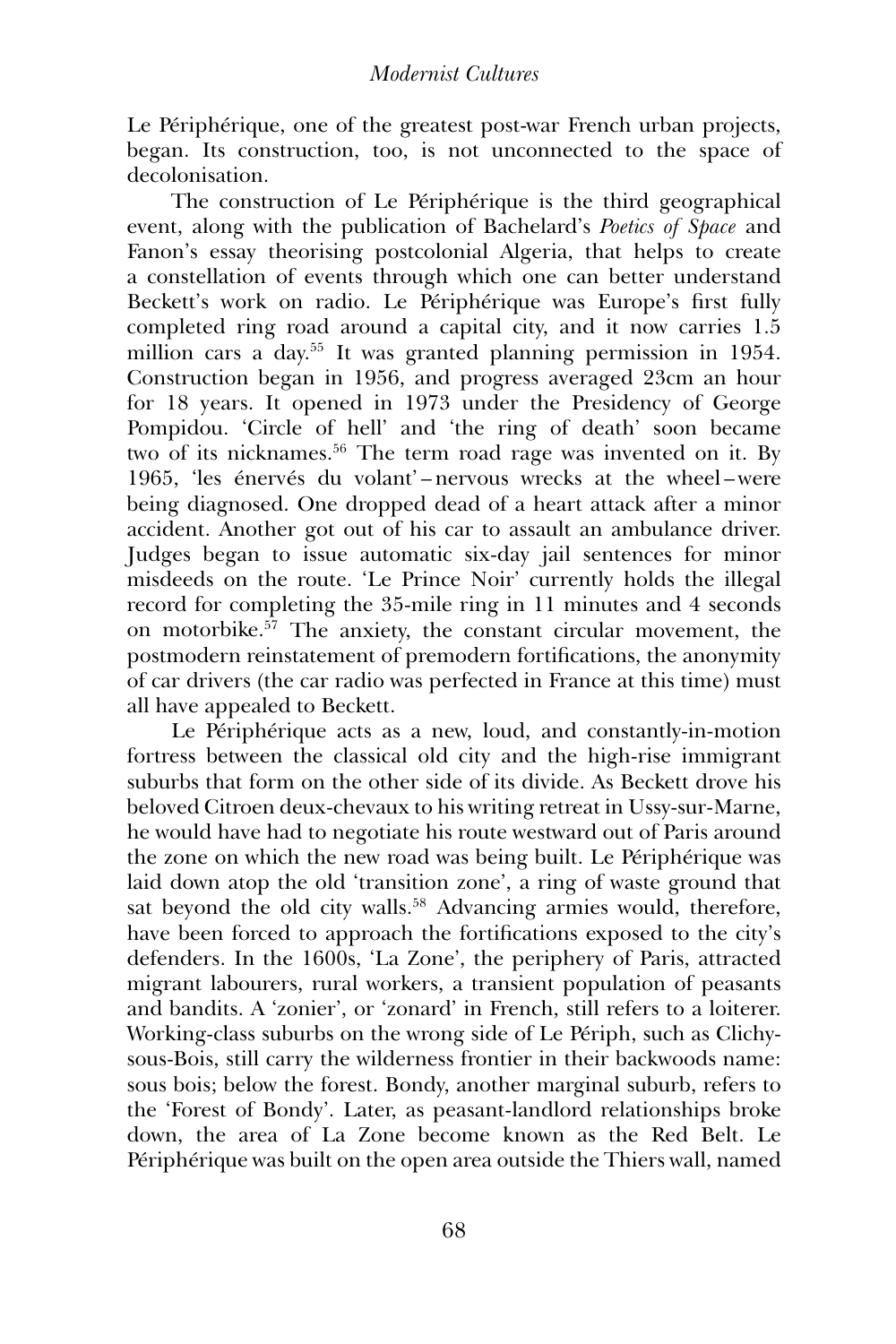after the President, Adolph Thiers, who insisted on new fortifications in 1815 after the Prussians defeated Napoleon. It was forbidden to build on land for 150 yards outside the wall. In subsequent decades, however, the Zone, as it came to be known, acted as what Foucault might call a heterotopia. Circus acts came to reside in it. The Parisian bourgeoisie would picnic on it, as made famous in impressionist painting. Immigrants from eastern Europe, then those from North Africa, then those from Indochina would flock to it and live there. Many became stuck, caught in the transition zone like a Beckett antihero. Indeed, the definitive translation of the 1912 poem, 'Zone', by the surrealist Apollinaire, was completed by Beckett in 1950.59

So, to the outcasts of famine Ireland, and the refugees of World War II, who are projected onto the spaces of Beckett's plays and fiction, we can now add the gypsies, the unemployed, and the war deserters whom Beckett would have seen on the Parisian outskirts and in his literary creations.

Le Périphérique epitomised modernising, increasingly revisionist, France. The road illuminated the bureaucratic and integrated elements of *urbanisme*, which became an official discipline in that country at the *École Nationale Supérieure des Beaux-Arts* in the mid-1950s. To counter this empirical planning state, the geographer and philosopher, Gaston Bachelard, published in 1956, *The Poetics of Space*. In that text, much liked Beckett, Bachelard stressed the dialectical relationship between imagination and realism. A house, for Bachelard, was far more than a simple engineering or design problem, it was a place to house memory and a space to protect the imagination; it became the site for daydreaming. Bachelard too, wrote about radio. In his essay, 'Radio and Reverie', he sees in broadcasting a world in which 'everyone can hear everyone else, and we can all listen in peace'.<sup>60</sup> Beckett held copies of Bachelard's texts in his library. $61$  He may have seen in him an ally in critiquing positivism and emphasising the role of perception and imagination, even irrationality, within the world of engineering and technology.

Beckett, in part to solve writer's block and in part to experiment with a different technology, switches to radio and to the medium of the air. The concept of the wave is at the core of radio. A radio wave is a form of energy that is broadcast from a singular point, and, through a series of relays, spreads out in every direction. Once a wave is let loose it exists independently of the original output. The energy appears, fades, but never completely disappears: materiality combines with ghostliness. Waves are guided, but they cross paths, form counter currents, crash upon a distant shore, their origins never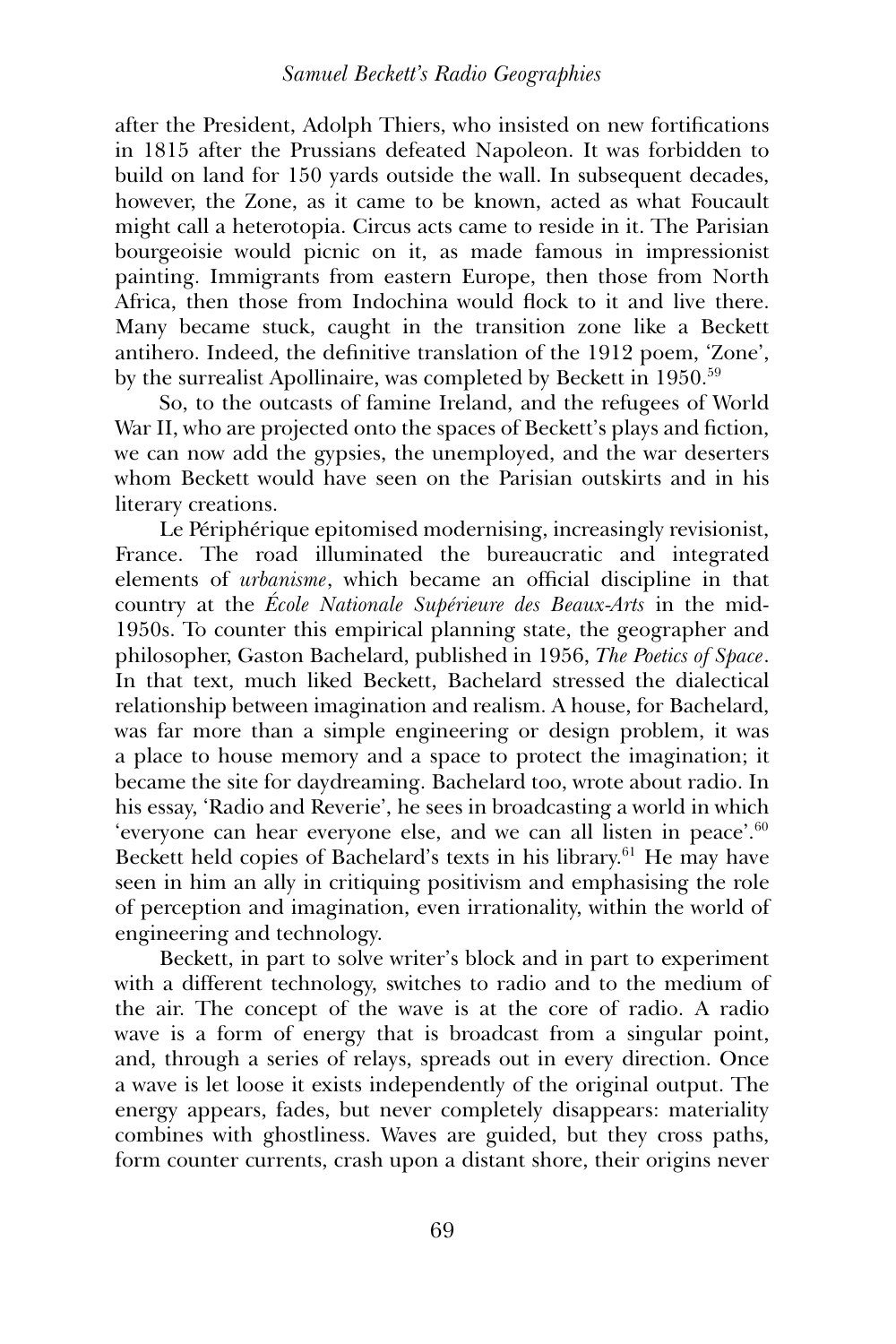truly known. Beckett's radio waves are hard to discern; they require what Adorno loved: careful listening. Faint and barely audible at times, his radio plays exist at the moment when radio and its listener, the modern subject, were caught between the radio propaganda of the 1930s and '40s and the move to commercialism, pop, jingles, advertisements, and political talk. Beckett also liked the collective technical side of radio. The BBC sound engineers with whom he worked in the 1950s were also developing *Doctor Who*, with its uncanny soundtrack rooted in the tradition of *musique concrète* – music without a source. Radio could distort the familiar and bring the intimate into technical reproduction. For Beckett, there was something democratic about radio, or rather he wished to test radio to see its potential to create free, challenging listening. Radio waves also resist national borders. *All That Fall* is attuned to Irish dialect and provincialism, yet radio is also cosmopolitan in its ability to be received by anyone with a receiver. Beckett sought, therefore, to counter the official national voice, as represented by Radio France or the BBC, with a dislocated, elusive voice. Unlike the streamlining of traffic that is enveloping modern cities, encircling his home, and as represented by Le Périphérique, radio resists easy channelling (this was the peak time of pirate radio), is capable of being captured by anyone with a receiver, and spreads out evenly across the landscape. A last gasp of modernism? A foreshadowing of regional (or international) listening? A critique of the critique that silence must be filled, that we must always tune in, be attuned? Beckett's radio no doubt speaks to all these issues, but what most drives his engagement with the medium is its uncanny spatiality. Beckett's radio lies as much in media theory and in urban history as in the ether.

To conclude, I've attempted to suggest three things about Beckett's radio. First, his interest in the location of the voice (be it in narrative, in morality, in politics, or in the individual) drew him to radio. Voice and radio are both spatial problems. Where does one find one's voice? The location of radio, too, is curious. Is it in our heads, in subjective listening, or in the atmosphere – always on the air, always available? These spatial aspects of the medium appealed to his sense of mystery and ideological uncertainty. Second, I wish to raise the idea that voice is a problem that gets theorised in radio, and that the space of radio, as John Mowitt argues, is in theory as much as anywhere else. Critical theory must always contend with voice, for voice is that which is consistently immediate and immediately gone. Voice suggests presence and truth, but it also signifies slippery tone and absence. How we theorise radio, therefore, shapes how we read Beckett. Third,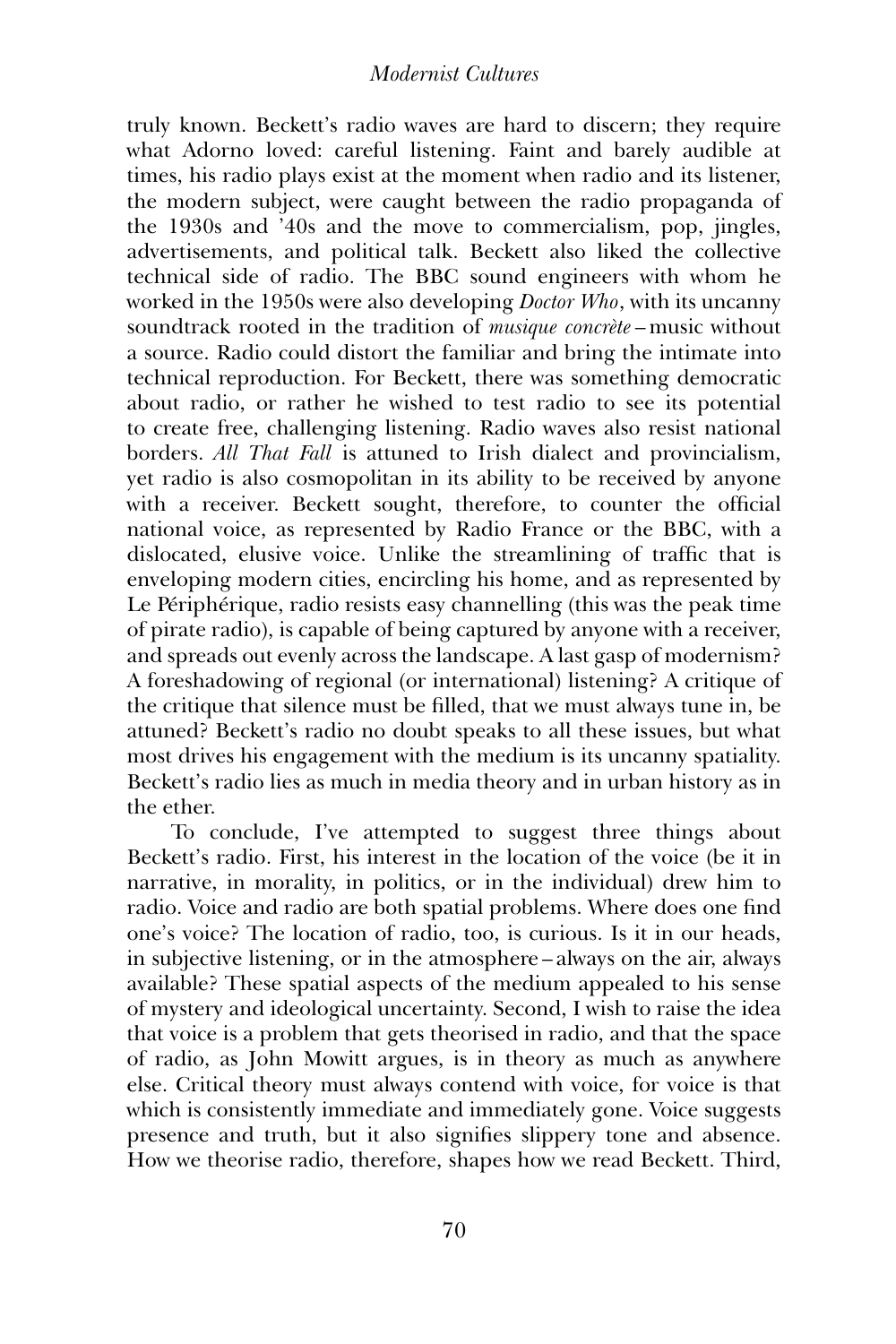neither theory nor literature exists in a vacuum. Understanding the objects called voice and radio requires geography. There can neither be voice nor radio outside of space. Beckett famously made Paris his home, and Paris was changing with speed. Voice, radio, theory: none can be abstracted from waves of urban and spatial change.

#### **Notes**

- 1. I would like to thank my colleagues, especially Ryan Holifield and Alison Donnelly, in the Geography Department at the University of Wisconsin-Milwaukee, who invited me to read a version of this paper in their colloquia series.
- 2. Frank Budgen, *James Joyce and the Making of Ulysses* (Bloomington, IN: University of Indiana Press, 1960), pp. 67–8. '"I want'', said Joyce, as we were walking down the Universitätsträsse, "to give a picture of Dublin so complete that if the city suddenly one day disappeared from the earth it could be reconstructed out of my book'''.
- 3. Theodor Adorno, 'Trying to Understand *Endgame*', in *Notes to Literature, Volume 1* (New York: Columbia University Press, 1991), pp. 237–70 (pp. 241, 243).
- 4. Andrew Thacker's *Moving Through Modernity: Space and Geography in Modernism* (Manchester: Manchester University Press, 2009) focuses on Virginia Woolf, James Joyce, E.M. Forster, and Jean Rhys, but it doesn't mention Beckett. The great combiner of urbanism and literature is Marshall Berman. His *Modernism in the Streets* (London: Verso Books, 2017) homes in on Franz Kakfa, Orhan Pahuk, Isaac Babel and others, but makes no reference to Beckett. *Joyce, Benjamin, and Magical Urbanism* (Amsterdam: Rodopi, 2011), edited by Enda Duffy and Maurizia Boscagli, pairs the two most commonly cited urban modernists.
- 5. Samuel Beckett, *Waiting for Godot* (New York: Grove Press, 2011), 1.
- 6. David Toole, *Waiting for Godot in Sarajevo: Theological Reflections on Nihilism, Tragedy, and Apocalypse* (New York: Basic Books, 1998).
- 7. Arthur Rose, 'Beckett in New Orleans: Communities and Commodities', *Samuel Beckett Today/Aujourd'hui*, 29.2 (2017): 337–49.
- 8. Court Theatre, < https://www.courttheatre.org/season-tickets/2014–2015 season/waiting-for-godot/ > [accessed 4 November 2021].
- 9. Samuel Beckett, *Krapp's Last Tape*, in *The Collected Shorter Plays* (New York: Grove Press, 1984), pp. 53–65 (p. 56).
- 10. Samuel Beckett, *The Letters of Samuel Beckett: Volume 3* (Cambridge, UK: Cambridge University Press, 2014), p. 63.
- 11. Clas Zilliacus, *Beckett and Broadcasting* (Turku, Finland: Abo Akademi, 1976).
- 12. Beckett, *Letters 3*, p. 82.
- 13. Everett Frost, 'Fundamental Sounds: Recording Samuel Beckett's Radio Plays', *Theatre Journal*, 43.3 (1991): 361–76 (p. 366).
- 14. Marjorie Perloff, < http://writing.upenn.edu/epc/authors/perloff/beckett.html > [accessed 8 November 2021].
- 15. Emile Morin, 'Beckett's Speaking Machines: Sound, Radiophonics and the Acousmatics'*, Modernism/modernity*, 21.1 (2014): 1–24 (p. 19).
- 16. David Addyman, Matthew Feldman, Eric Tonning (eds), *Samuel Beckett and the BBC Radio: A Reassessment* (New York: Palgrave Macmillan, 2017).
- 17. Edmund Husserl, *Logical Investigations* (Abingdon, England: Routledge, 2001).
- 18. Jacques Derrida, *Voice and Phenomenon* (Evanston, IL: Northwestern University Press, 2010), p. 22.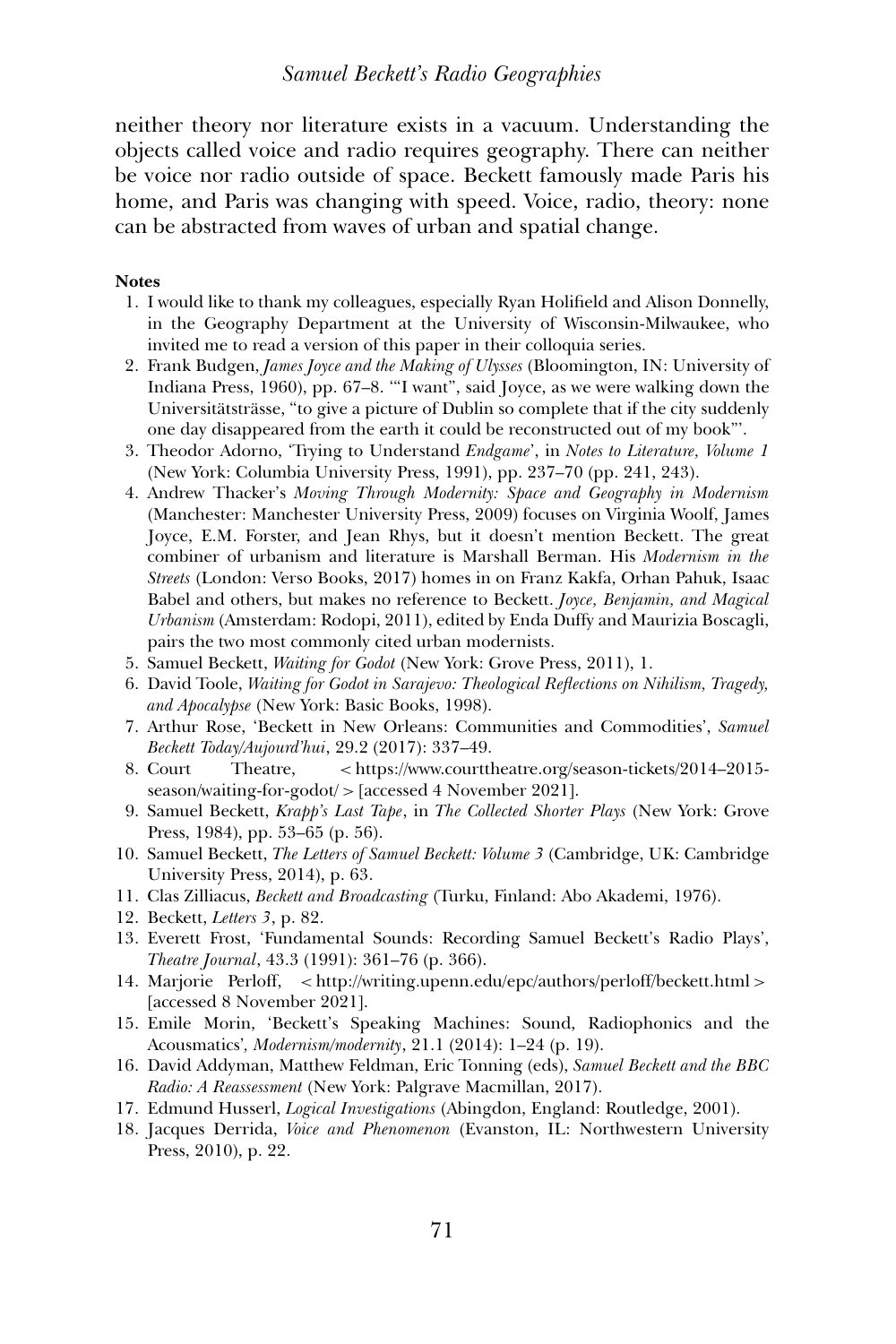- 19. Ibid., p. 65.
- 20. Ibid., p. 75.
- 21. Ibid., p. 65.
- 22. Ibid., p. 27.
- 23. No complete history of Le Périphérique exists in book form in English. Numerous articles on the development of 'les banlieues' reference its development and ideology. See, for example, Marc Angélil and Cary Siress, 'The Paris Banlieue: Peripheries of Inequity', *Journal of International Affairs*, 65. 2 (2012): 57–67, or Ernesto Castaneda, 'Banlieue', in *The Encyclopedia of Urban Studies*, ed. by Ray Huthison (Sage Oaks: Sage Publications, 2016), pp. 55–7. In French, the collective known as Tomato Architectes have published *Paris: La Ville du Périphérique* (Paris: Le Moniteur, 2003), a collection of essays on many facets of Le Périphérique, from its location to the public sculptures that exist along its route. Eric Hazard references many facts and details about the ring road in *The Invention of Paris* (New York: Verso, 2011).
- 24. Gaston Bachelard, *The Poetics of Space* (London: Penguin Classics, 2014), p. 61.
- 25. Samuel Beckett, *Samuel Beckett: The Grove Centenary Edition, Volume II, Novels* (New York: Grove Press, 2009), p. 285.
- 26. Steven Connor, *Beckett, Modernism, and the Material Imagination* (Cambridge, UK; Cambridge University Press, 2014), p. 65.
- 27. Samuel Beckett, *Embers*, in *Samuel Beckett: The Grove Centenary Edition, Volume III, Dramatic Works* (New York: Grove Press, 2009), pp. 195–213.
- 28. Frantz Fanon, 'This Is the Voice of Algeria', in *A Dying Colonialism* (New York: Grove Press, 1965), pp. 69–97.
- 29. Beckett, *All That Fall*, in *Samuel Beckett: The Grove Centenary Edition, Volume III, Dramatic Works* (New York: Grove Press, 2009), pp. 155–89.
- 30. Beckett, *Cascando*, in *Samuel Beckett: The Grove Centenary Edition, Volume III, Dramatic Works* (New York: Grove Press, 2009), pp. 341–53.
- 31. Roland Barthes, 'The Grain of the Voice', *Image, Music, Text*, trans. by Stephen Heath (New York: Hill and Wang, 1977), pp. 179–89.
- 32. Beckett, *All That Fall*, p. 158.
- 33. Samuel Beckett, *Rough for Radio II*, in *Samuel Beckett: The Grove Centenary Edition, Volume III, Dramatic Works* (New York: Grove Press, 2009), pp. 331–7.
- 34. Samuel Beckett, 'The Capital of Ruins', in *Samuel Beckett: The Complete Short Prose, 1929–1989* (New York: Grove Press, 1995), pp. 275–9.
- 35. Ibid., p. 277.
- 36. Mladan Dolar, *A Voice and Nothing More* (Cambridge, UK: Cambridge University Press, 2006).
- 37. John Mowitt, *Radio: Essays in Bad Reception* (Berkeley: University of California Press, 2011).
- 38. Bertolt Brecht, 'The Radio as Communicative Apparatus', in *Brecht on Film and Radio*, ed. by Marc Silberman (London: Methuen, 2000), pp. 41–8.
- 39. Ibid., p. 41.
- 40. Theodor Adorno, 'The Radio Voice', in *Current of Music* (Cambridge, UK: Polity Press, 2009), pp. 345–92.
- 41. Ibid., p. 371.
- 42. Samuel Beckett, *Company*, in *Samuel Beckett: The Grove Centenary Edition, Volume IV, Poems, Short Fiction, Criticism* (New York: Grove Press, 2009), pp. 427–50.
- 43. Zilliacus, pp. 169–70.